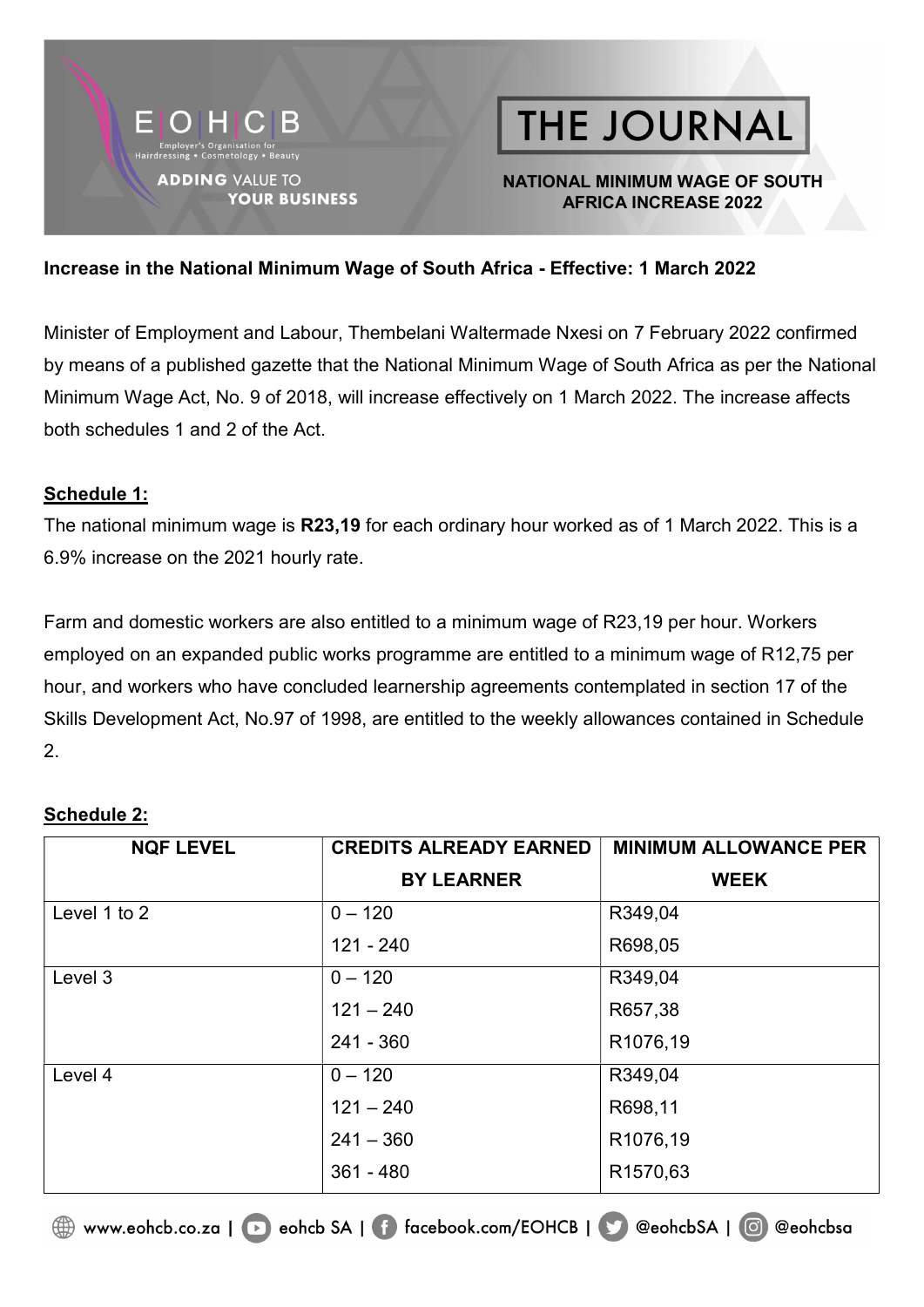

#### NATIONAL MINIMUM WAGE OF SOUTH AFRICA INCREASE 2022

| Level 5 to 8 | $0 - 120$   | R349,04  |
|--------------|-------------|----------|
|              | $121 - 240$ | R756,20  |
|              | $241 - 360$ | R1131,44 |
|              | $361 - 480$ | R1593,94 |
|              | 481 - 600   | R2036,00 |

Based on the 2021 Remuneration/Basic Salary/Wage and Contribution Schedule of the National Bargaining Council for Hairdressing, Cosmetology, Beauty and Skincare Industry, the tables below will provide a guide as to how the increase in schedule 1 and 2 of 6.9%, will affect the existing 2021 Hairdressing, Cosmetology, Skincare, and Beauty Industry Remuneration/Basic Salary/Wage and Contribution Schedule effective 1 March 2022.

#### Schedule 1:

| 2021 MINIMUM<br><b>SALARY (195 hours)</b> | <b>2021 HOURLY RATE</b> | 2022 MINIMUM<br><b>SALARY (195 hours)</b> | <b>2022 HOURLY RATE</b> |
|-------------------------------------------|-------------------------|-------------------------------------------|-------------------------|
| R4,229.52                                 | R21.69                  | R4,522.05                                 | R <sub>23.19</sub>      |

#### Schedule 2:

| <b>Description</b> | 2021             | 2021                   | 2021               | 2022             | 2022                   | 2022               |
|--------------------|------------------|------------------------|--------------------|------------------|------------------------|--------------------|
|                    | <b>MINIMUM</b>   | <b>MINIMUM</b>         | <b>HOURLY</b>      | <b>MINIMUM</b>   | <b>MINIMUM</b>         | <b>HOURLY</b>      |
|                    | <b>WEEKLY</b>    | <b>MONTHLY</b>         | <b>RATE</b>        | <b>WEEKLY</b>    | <b>MONTHLY</b>         | <b>RATE</b>        |
|                    | <b>ALLOWANCE</b> | <b>ALLOWANCE</b>       | (195)              | <b>ALLOWANCE</b> | <b>ALLOWANCE</b>       | (195)              |
|                    |                  |                        | hours)             |                  |                        | hours)             |
| <b>LEARNER</b>     | R326.51          | R <sub>1</sub> ,414.87 | R7.26              | R349.04          | R <sub>1</sub> ,512.50 | R7.76              |
| <b>ENTRY</b>       |                  |                        |                    |                  |                        |                    |
| <b>LEVEL</b>       |                  |                        |                    |                  |                        |                    |
| <b>LEARNER</b>     | R652.99          | R <sub>2</sub> ,829.60 | R <sub>14.51</sub> | R698.05          | R3,024.84              | R <sub>15.51</sub> |
| <b>NQF LEVEL</b>   |                  |                        |                    |                  |                        |                    |
| $\overline{2}$     |                  |                        |                    |                  |                        |                    |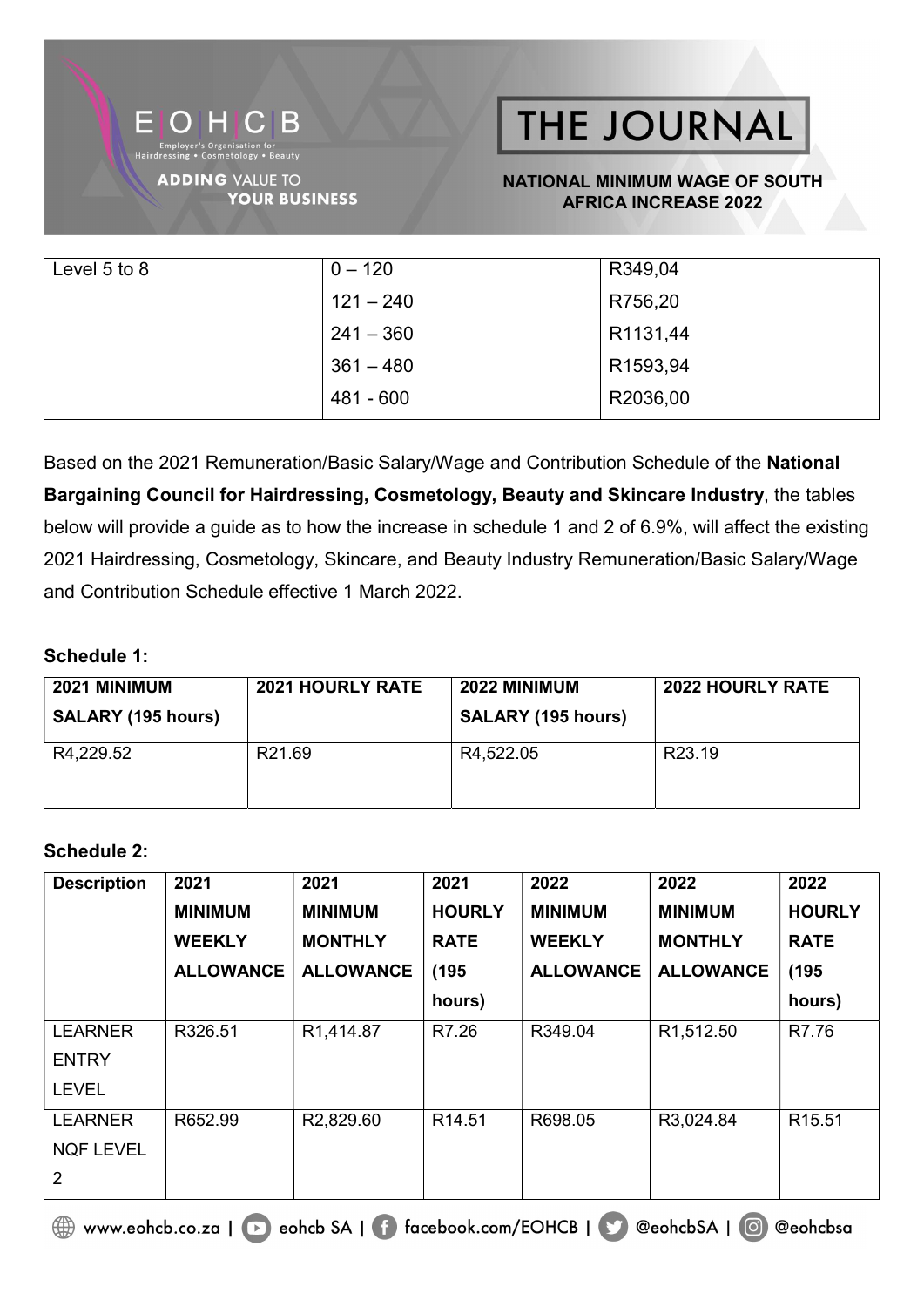

#### NATIONAL MINIMUM WAGE OF SOUTH AFRICA INCREASE 2022

| <b>LEARNER</b>   | R <sub>1</sub> ,006.73 | R4,362.46 | R22.37 | R <sub>1</sub> ,076.19 | R4,663.47 | R23.91 |
|------------------|------------------------|-----------|--------|------------------------|-----------|--------|
| <b>NQF LEVEL</b> |                        |           |        |                        |           |        |
| 3                |                        |           |        |                        |           |        |
| <b>LEARNER</b>   | R <sub>1</sub> ,469.25 | R6,366.70 | R32.65 | R <sub>1</sub> ,570.63 | R6,806.00 | R34.90 |
| <b>NQF LEVEL</b> |                        |           |        |                        |           |        |
| 4                |                        |           |        |                        |           |        |

The following Job Categories as prescribed in the Main Collective Agreement of the National Bargaining Council for Hairdressing, Cosmetology, Skincare, and Beauty will be affected by the increase as of 1 March 2022:

| Division: 101 - BEING THE PROVINCE OF GAUTENG, EXCLUDING THE MAGISTERIAL |                                                                        |  |
|--------------------------------------------------------------------------|------------------------------------------------------------------------|--|
|                                                                          | DISTRICTS OF ALBERTON, PRETORIA, WONDERBOOM, BRONKHORSPRUIT (KUNGWINI) |  |
|                                                                          | <b>AND CULLINAN</b>                                                    |  |
| <b>Work code:</b>                                                        | <b>Description:</b>                                                    |  |
| 2002                                                                     | <b>Barber - Trainee</b>                                                |  |
| 2004                                                                     | Barber - Junior                                                        |  |
| 3036                                                                     | <b>Beauty Technologist - Unqualified</b>                               |  |
| 3022                                                                     | <b>Salon Assistant</b>                                                 |  |
| 4018                                                                     | Drybar Worker                                                          |  |
| 2010                                                                     | <b>General Assistant</b>                                               |  |
| 2012                                                                     | General Assistant after 5 years                                        |  |
| 2014                                                                     | General Assistant after 10 years                                       |  |
| 2020                                                                     | Hairdresser - 1st year after qualified                                 |  |
| 2022                                                                     | <b>Hairdresser - Qualified</b>                                         |  |
| 2024                                                                     | Hairdresser - Qualified - after 5 years                                |  |
| 2026                                                                     | Hairdresser - Qualified - after 10 years                               |  |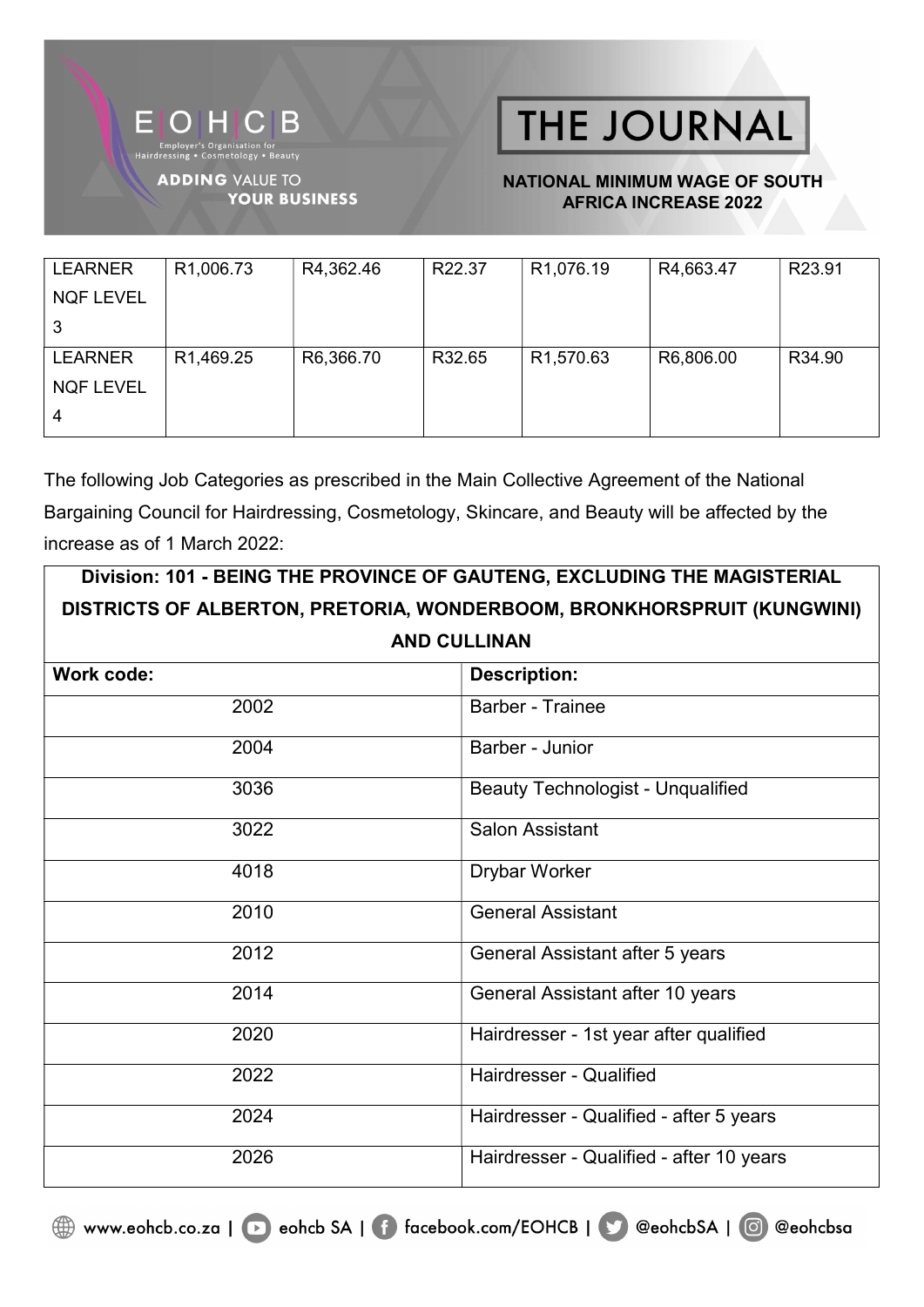

**YOUR BUSINESS** 

THE JOURNAL

#### NATIONAL MINIMUM WAGE OF SOUTH AFRICA INCREASE 2022

| 2060              | Manager - Hairdresser                                                                                                |
|-------------------|----------------------------------------------------------------------------------------------------------------------|
| 2062              | Manager - Hairdresser after 5 years                                                                                  |
| 2064              | Manager - Hairdresser after 10 years                                                                                 |
| 3040              | Nail technician - Unqualified                                                                                        |
| 3084              | Nail Technician - Certified                                                                                          |
| 3038              | Nail technician - Qualified                                                                                          |
| 3088              | Massage Therapist - entry level                                                                                      |
| 2067              | Operator - Trainee                                                                                                   |
| 1012              | <b>Specific Skilled Stylist</b>                                                                                      |
| 1014              | Specific Skilled Stylist - after 5 years                                                                             |
| 1016              | Specific Skilled Stylist - after 10 years                                                                            |
| 1000              | Specific Skilled Stylist - doing only one of the<br>following: Braiding, Platting, Cutting                           |
| 1002              | Specific Skilled Stylist - doing only one of the<br>following: Braiding, Platting, Cutting after 5<br>years          |
| 1004              | Specific Skilled Stylist - doing only one of the<br>following: Braiding, Platting, Cutting after 10<br>years         |
| 3020              | Beauty and Skincare Therapist - Unqualified                                                                          |
|                   | Division: 102 - BEING EAST LONDON, PORT ALFRED, AND ALL OF THE MAGISTERIAL<br>DISTRICTS OF THE EASTERN CAPE PROVINCE |
| <b>Work code:</b> | <b>Description:</b>                                                                                                  |
| 2002              | <b>Barber - Trainee</b>                                                                                              |
| 2004              | Barber - Junior                                                                                                      |
| 3036              | <b>Beauty Technologist - Unqualified</b>                                                                             |
| 3020              | Beauty and Skincare Therapist - Unqualified                                                                          |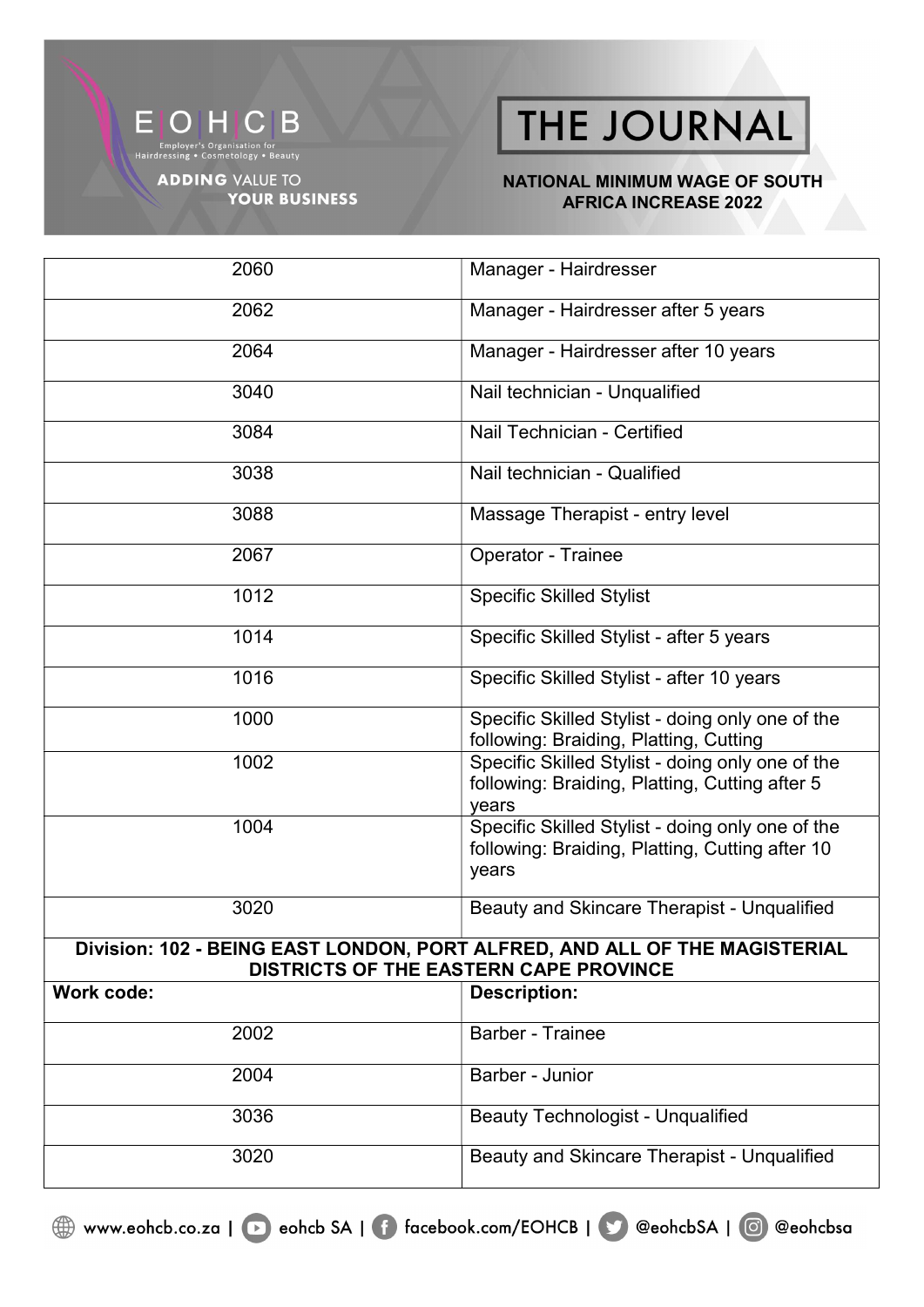

**YOUR BUSINESS** 

THE JOURNAL

#### NATIONAL MINIMUM WAGE OF SOUTH **AFRICA INCREASE 2022**

| 3014 | <b>Beauty and Skincare Therapist</b>     |
|------|------------------------------------------|
| 3022 | <b>Salon Assistant</b>                   |
| 4018 | <b>Drybar Worker</b>                     |
| 2010 | <b>General Assistant</b>                 |
| 2012 | General Assistant after 5 years          |
| 2014 | General Assistant after 10 years         |
| 2020 | Hairdresser - 1st year after qualified   |
| 2022 | Hairdresser - Qualified                  |
| 2024 | Hairdresser - Qualified - after 5 years  |
| 2026 | Hairdresser - Qualified - after 10 years |
| 2060 | Manager - Hairdresser                    |
| 2062 | Manager - Hairdresser after 5 years      |
| 2064 | Manager - Hairdresser after 10 years     |
| 3040 | Nail technician - Unqualified            |
| 3084 | Nail Technician - Certified              |
| 3038 | Nail technician - Qualified              |
| 3088 | Massage Therapist - entry level          |
| 3087 | Massage Therapist                        |
| 2067 | Operator - Trainee                       |
| 2068 | Operator                                 |
| 2070 | Operator - after 5 years                 |
| 2072 | Operator - after 10 years                |
| 2074 | Operator - Multi skilled                 |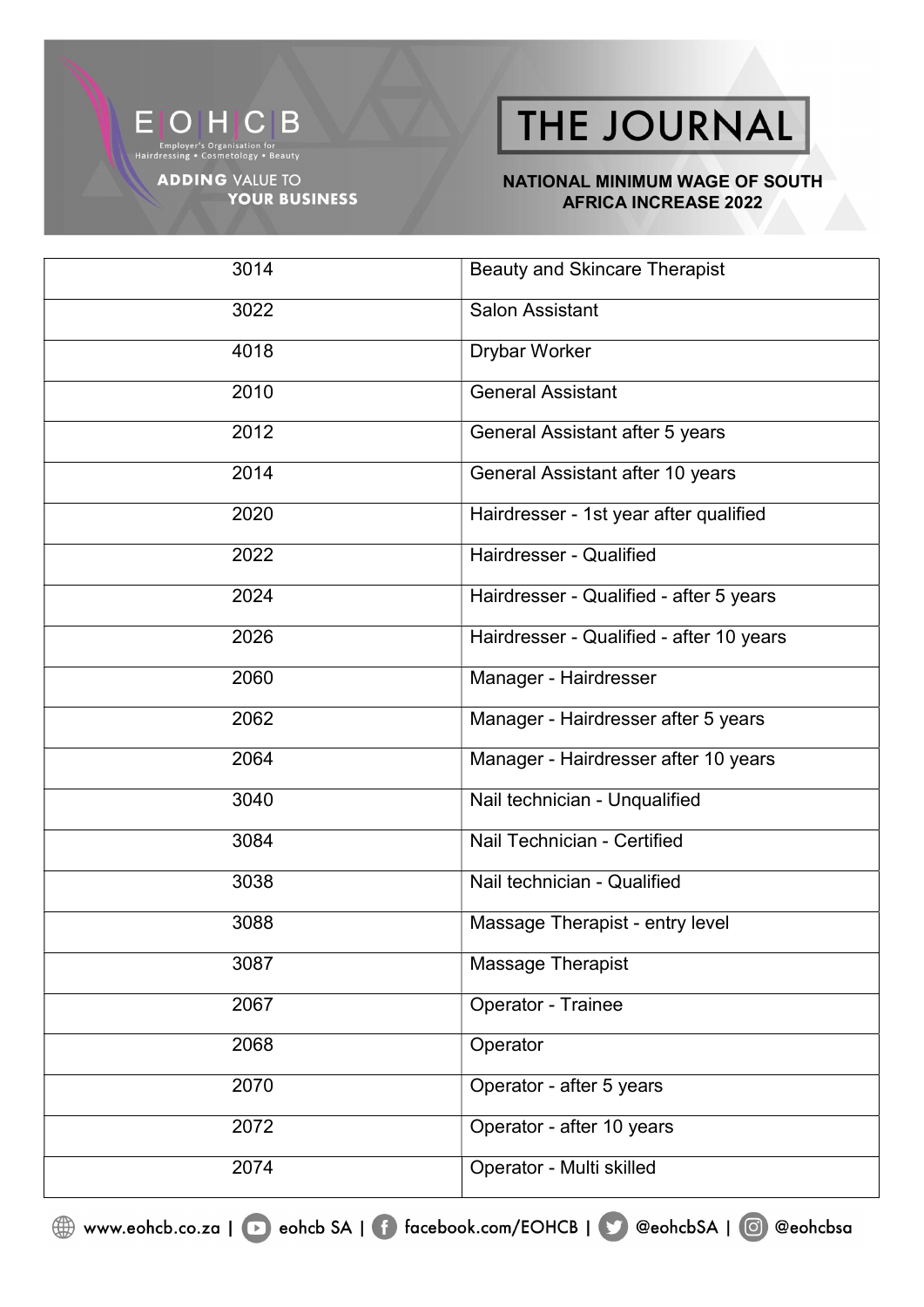

**YOUR BUSINESS** 

THE JOURNAL

#### NATIONAL MINIMUM WAGE OF SOUTH AFRICA INCREASE 2022

| 2076       | Operator - Multi skilled - after 5 years                                                                     |
|------------|--------------------------------------------------------------------------------------------------------------|
| 1012       | Specific Skilled Stylist                                                                                     |
| 1014       | Specific Skilled Stylist - after 5 years                                                                     |
| 1016       | Specific Skilled Stylist - after 10 years                                                                    |
| 1000       | Specific Skilled Stylist - doing only one of the<br>following: Braiding, Platting, Cutting                   |
| 1002       | Specific Skilled Stylist - doing only one of the<br>following: Braiding, Platting, Cutting after 5<br>years  |
| 1004       | Specific Skilled Stylist - doing only one of the<br>following: Braiding, Platting, Cutting after 10<br>years |
| 2078       | Operator - Multi skilled - after 10 years                                                                    |
| 3048       | Somatologist 3 Years                                                                                         |
| 2054       | Manager - only (Hairdressing)                                                                                |
|            | Division: 103 - BEING KIMBERLEY AND ALL OF THE OTHER MAGISTERIAL DISTRICTS OF<br>THE NORTHERN CAPE           |
| Work code: | <b>Description:</b>                                                                                          |
| 2002       | <b>Barber - Trainee</b>                                                                                      |
| 2004       | Barber - Junior                                                                                              |
| 3036       | <b>Beauty Technologist - Unqualified</b>                                                                     |
| 3020       | Beauty and Skincare Therapist - Unqualified                                                                  |
| 3014       | <b>Beauty and Skincare Therapist</b>                                                                         |
| 3022       | Salon Assistant                                                                                              |
| 4018       | <b>Drybar Worker</b>                                                                                         |
| 2010       | <b>General Assistant</b>                                                                                     |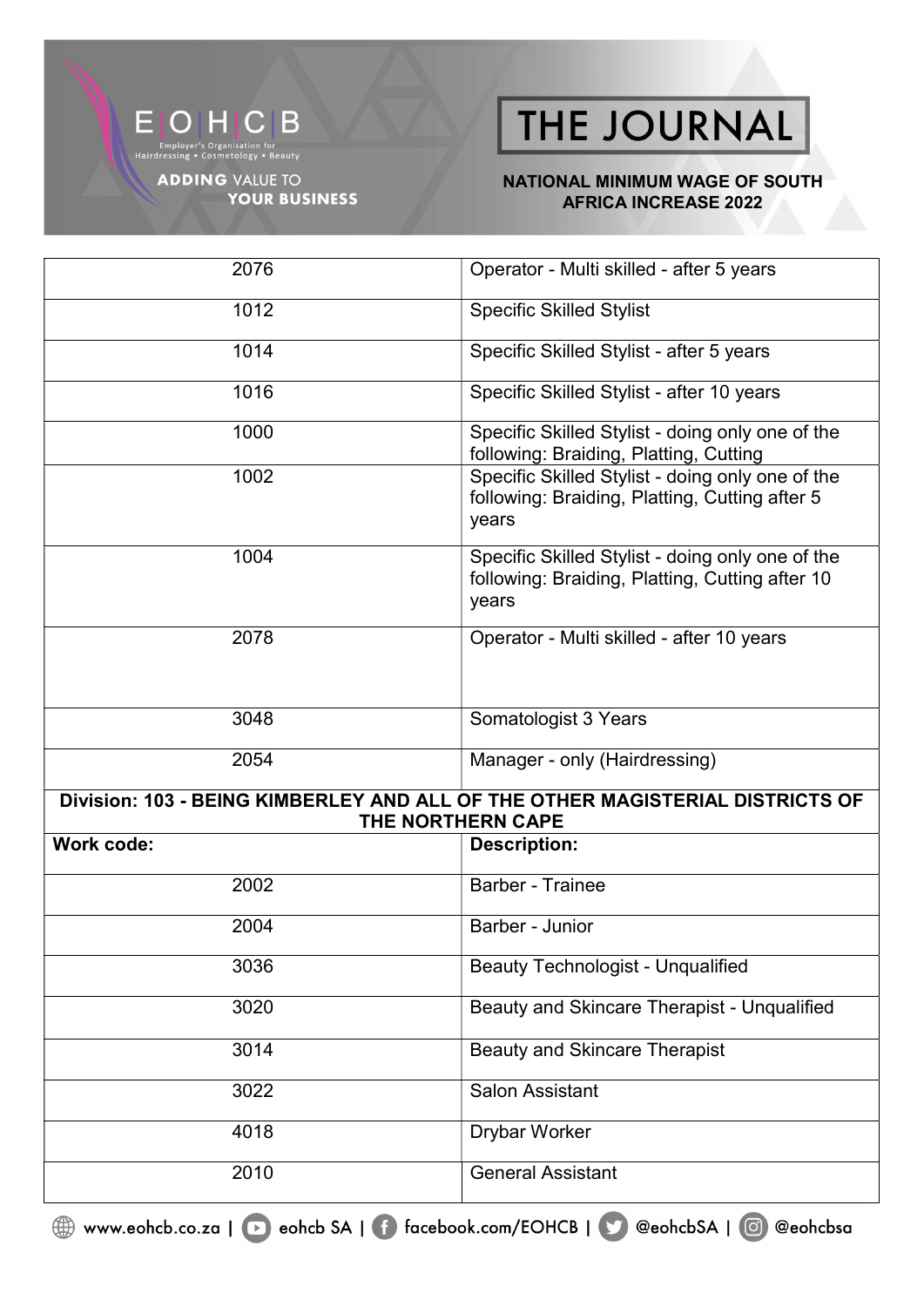

Employer's Organisation for<br>Hairdressing • Cosmetology • Beauty

**ADDING VALUE TO YOUR BUSINESS** 

# THE JOURNAL

#### NATIONAL MINIMUM WAGE OF SOUTH **AFRICA INCREASE 2022**

| 2012 | General Assistant after 5 years            |
|------|--------------------------------------------|
| 2014 | General Assistant after 10 years           |
| 2020 | Hairdresser - 1st year after qualified     |
| 2022 | Hairdresser - Qualified                    |
| 2024 | Hairdresser - Qualified - after 5 years    |
| 2026 | Hairdresser - Qualified - after 10 years   |
| 2060 | Manager - Hairdresser                      |
| 2062 | Manager - Hairdresser after 5 years        |
| 2064 | Manager - Hairdresser after 10 years       |
| 3040 | Nail technician - Unqualified              |
| 3084 | Nail Technician - Certified                |
| 3038 | Nail technician - Qualified                |
| 3088 | Massage Therapist - entry level            |
| 3087 | Massage Therapist                          |
| 2067 | Operator - Trainee                         |
| 2068 | Operator                                   |
| 2070 | Operator - after 5 years                   |
| 2072 | Operator - after 10 years                  |
| 2074 | Operator - Multi skilled                   |
| 2076 | Operator - Multi skilled - after 5 years   |
| 2078 | Operator - Multi skilled - after 10 years  |
| 3042 | <b>Receptionist - Beauty Establishment</b> |
| 2082 | Receptionist - Hairdressing salon          |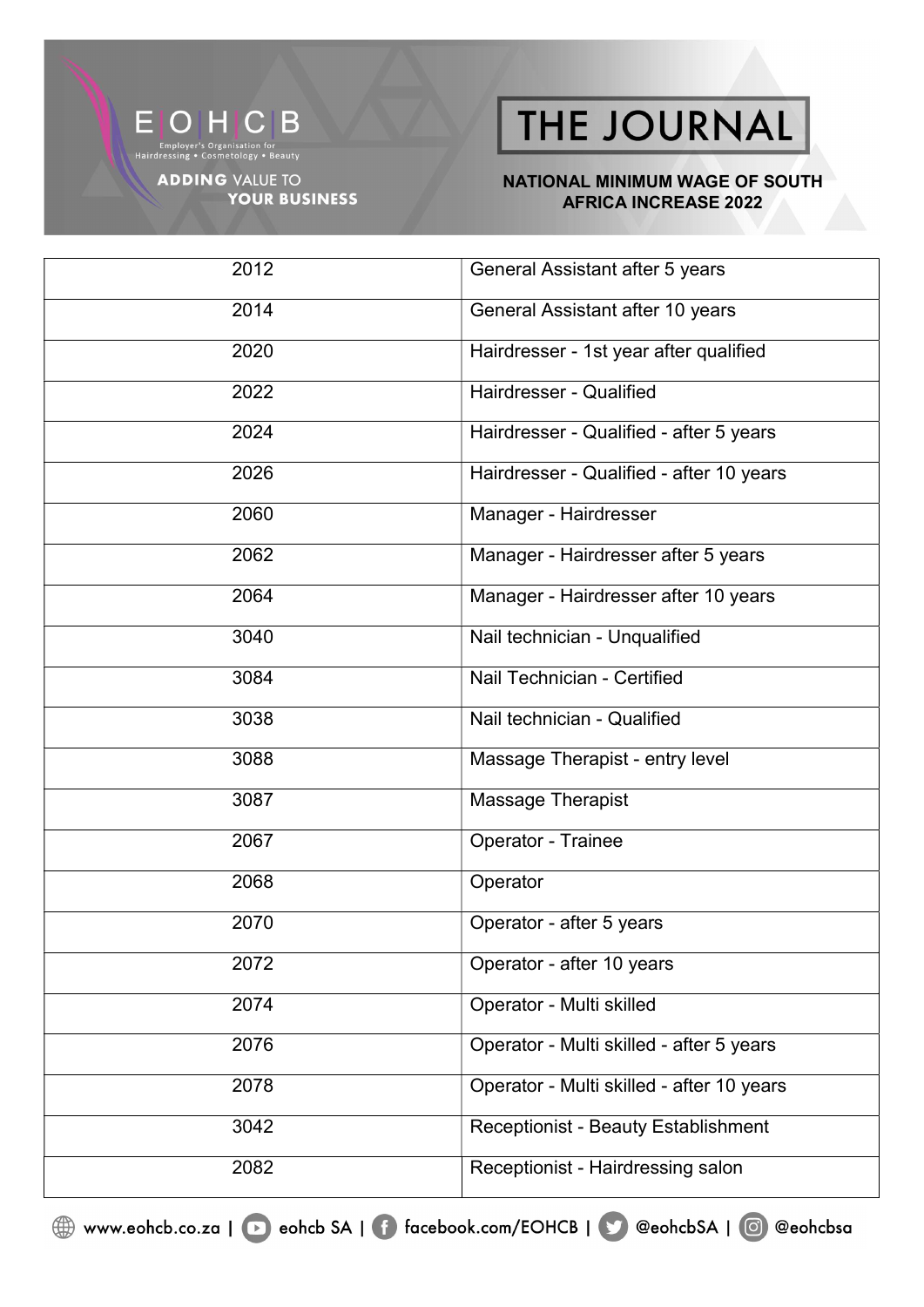

**YOUR BUSINESS** 

THE JOURNAL

#### NATIONAL MINIMUM WAGE OF SOUTH AFRICA INCREASE 2022

| 2084              | Receptionist - Hairdressing salon - after 5 years                                                            |
|-------------------|--------------------------------------------------------------------------------------------------------------|
| 2086              | Receptionist - Hairdressing salon - after 10<br>years                                                        |
| 3048              | Somatologist 3 Years                                                                                         |
| 3052              | Somatologist B Tech - 4 years                                                                                |
| 3054              | Somatologist - B Tech Laser                                                                                  |
| 1012              | <b>Specific Skilled Stylist</b>                                                                              |
| 1014              | Specific Skilled Stylist - after 5 years                                                                     |
| 1016              | Specific Skilled Stylist - after 10 years                                                                    |
| 1000              | Specific Skilled Stylist - doing only one of the<br>following: Braiding, Platting, Cutting                   |
| 1004              | Specific Skilled Stylist - doing only one of the<br>following: Braiding, Platting, Cutting after 10<br>years |
| 1002              | Specific Skilled Stylist - doing only one of the<br>following: Braiding, Platting, Cutting after 5<br>years  |
| 2089              | Working Employer (in Salon with Staff)                                                                       |
| 2139              | Legal Owner                                                                                                  |
| 3030              | Manager - only (Beauty Establishment)                                                                        |
|                   | Division: 104 - BEING PORT ELIZABETH, UITENHAGE AND HUMANSDORP                                               |
| <b>Work code:</b> | <b>Description:</b>                                                                                          |
| 2002              | <b>Barber - Trainee</b>                                                                                      |
| 2004              | Barber - Junior                                                                                              |
| 3036              | <b>Beauty Technologist - Unqualified</b>                                                                     |
| 3020              | Beauty and Skincare Therapist - Unqualified                                                                  |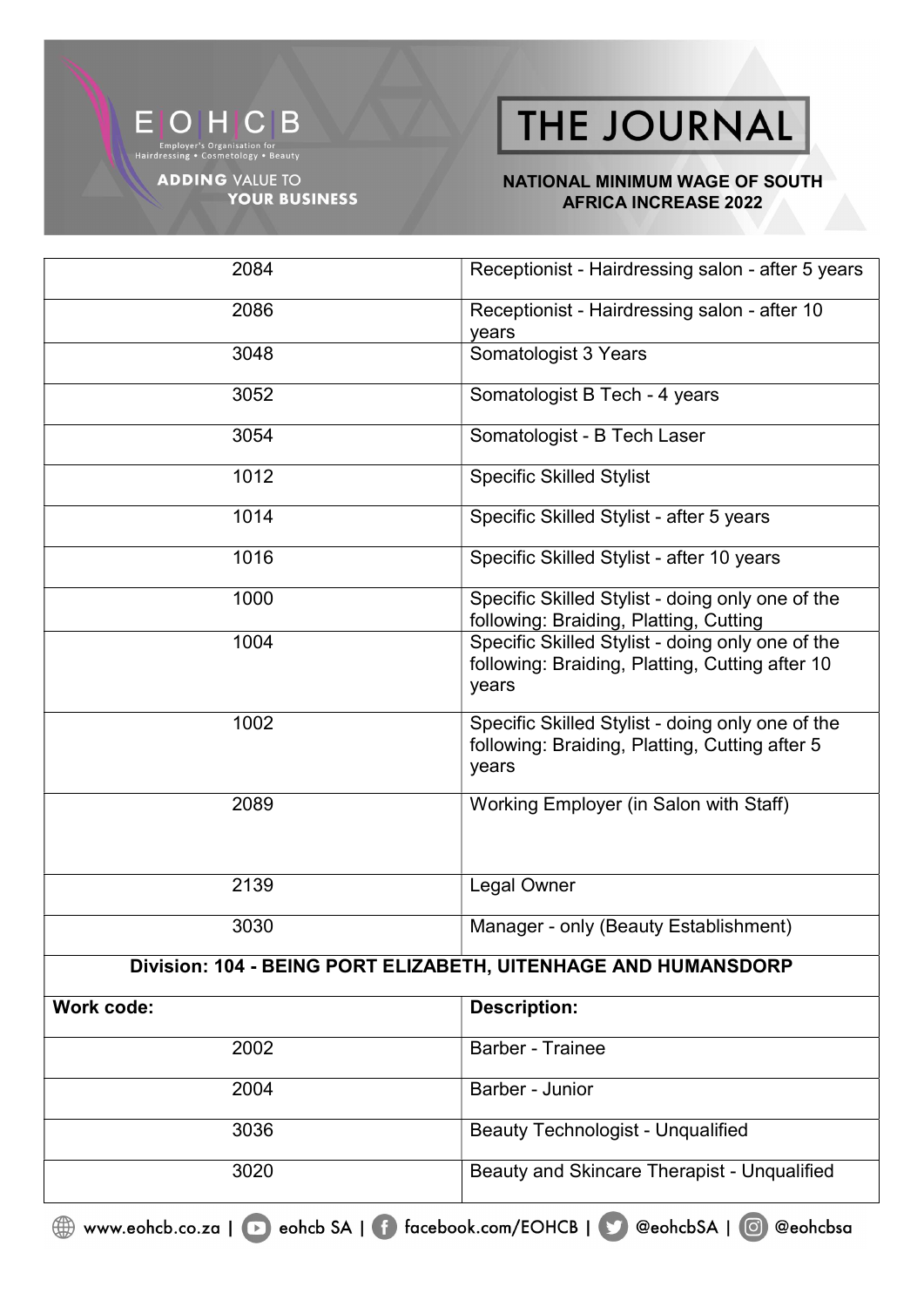

**YOUR BUSINESS** 

THE JOURNAL

#### NATIONAL MINIMUM WAGE OF SOUTH AFRICA INCREASE 2022

| 3022              | <b>Salon Assistant</b>                   |
|-------------------|------------------------------------------|
| 4018              | <b>Drybar Worker</b>                     |
| 2010              | <b>General Assistant</b>                 |
| 2012              | General Assistant after 5 years          |
| 2014              | General Assistant after 10 years         |
| 2020              | Hairdresser - 1st year after qualified   |
| 2022              | Hairdresser - Qualified                  |
| 2024              | Hairdresser - Qualified - after 5 years  |
| 2026              | Hairdresser - Qualified - after 10 years |
| 2060              | Manager - Hairdresser                    |
| 2062              | Manager - Hairdresser after 5 years      |
| 2064              | Manager - Hairdresser after 10 years     |
| 3040              | Nail technician - Unqualified            |
| 3084              | Nail Technician - Certified              |
| 3038              | Nail technician - Qualified              |
| 3088              | Massage Therapist - entry level          |
| 3087              | Massage Therapist                        |
| 2067              | Operator - Trainee                       |
| 2068              | Operator                                 |
| 2070              | Operator - after 5 years                 |
| $\overline{2072}$ | Operator - after 10 years                |
| 2074              | Operator - Multi skilled                 |
| 1012              | <b>Specific Skilled Stylist</b>          |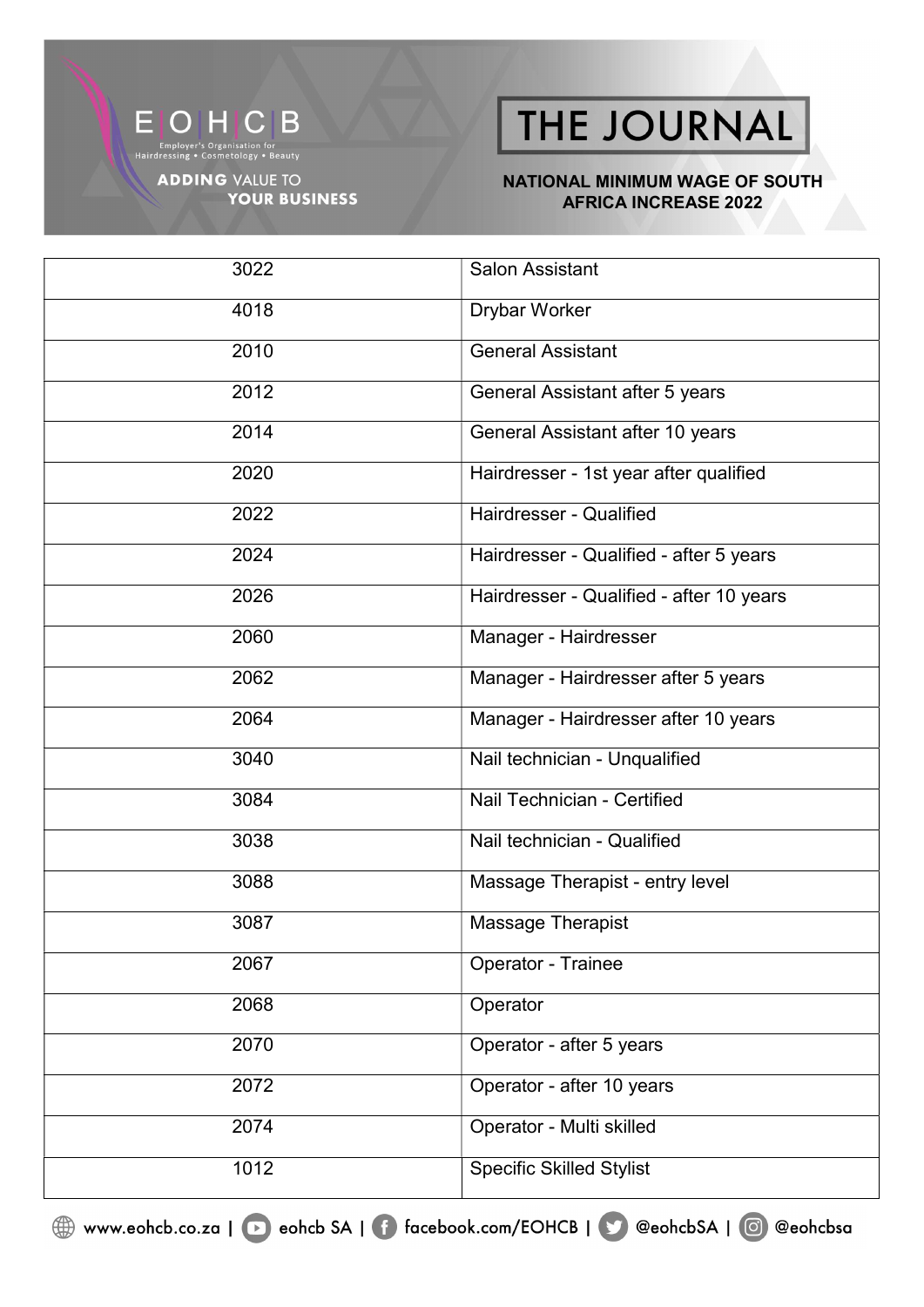

**YOUR BUSINESS** 

THE JOURNAL

#### NATIONAL MINIMUM WAGE OF SOUTH AFRICA INCREASE 2022

| 1014                                                       | Specific Skilled Stylist - after 5 years                                                                     |
|------------------------------------------------------------|--------------------------------------------------------------------------------------------------------------|
| 1016                                                       | Specific Skilled Stylist - after 10 years                                                                    |
| 1000                                                       | Specific Skilled Stylist - doing only one of the<br>following: Braiding, Platting, Cutting                   |
| 1002                                                       | Specific Skilled Stylist - doing only one of the<br>following: Braiding, Platting, Cutting after 5<br>years  |
| 1004                                                       | Specific Skilled Stylist - doing only one of the<br>following: Braiding, Platting, Cutting after 10<br>years |
| 3014                                                       | <b>Beauty and Skincare Therapist</b>                                                                         |
| 2076                                                       | Operator - Multi skilled - after 5 years                                                                     |
| 2080                                                       | Receptionist - First year of experience                                                                      |
| Division: 105 - BEING THE MAGISTERIAL DISTRICT OF ALBERTON |                                                                                                              |
|                                                            |                                                                                                              |
| <b>Work code:</b>                                          | <b>Description:</b>                                                                                          |
| 2002                                                       | <b>Barber - Trainee</b>                                                                                      |
| 2004                                                       | Barber - Junior                                                                                              |
| 3036                                                       | <b>Beauty Technologist - Unqualified</b>                                                                     |
| 3020                                                       | Beauty and Skincare Therapist - Unqualified                                                                  |
| 3022                                                       | <b>Salon Assistant</b>                                                                                       |
| 4018                                                       | Drybar Worker                                                                                                |
| 2010                                                       | <b>General Assistant</b>                                                                                     |
| 2012                                                       | General Assistant after 5 years                                                                              |
| 2014                                                       | General Assistant after 10 years                                                                             |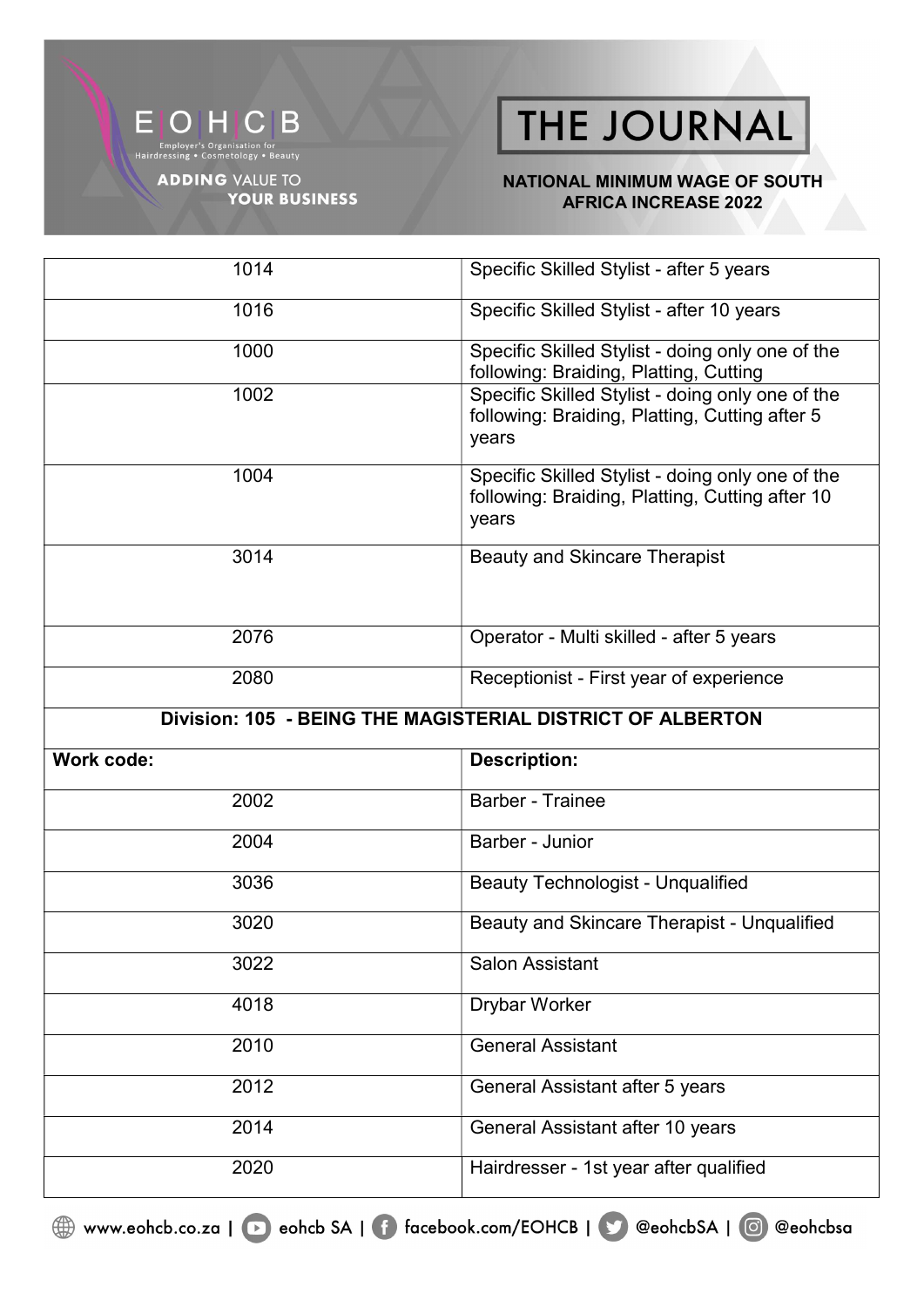

Employer's Organisation for<br>Hairdressing • Cosmetology • Beauty

**ADDING VALUE TO YOUR BUSINESS** 

# THE JOURNAL

#### NATIONAL MINIMUM WAGE OF SOUTH **AFRICA INCREASE 2022**

| 2022 | Hairdresser - Qualified                                                                    |
|------|--------------------------------------------------------------------------------------------|
| 2024 | Hairdresser - Qualified - after 5 years                                                    |
| 2026 | Hairdresser - Qualified - after 10 years                                                   |
| 2060 | Manager - Hairdresser                                                                      |
| 2062 | Manager - Hairdresser after 5 years                                                        |
| 2064 | Manager - Hairdresser after 10 years                                                       |
| 3040 | Nail technician - Unqualified                                                              |
| 3084 | Nail Technician - Certified                                                                |
| 3038 | Nail technician - Qualified                                                                |
| 3088 | Massage Therapist - entry level                                                            |
| 2067 | Operator - Trainee                                                                         |
| 2068 | Operator                                                                                   |
| 2070 | Operator - after 5 years                                                                   |
| 2072 | Operator - after 10 years                                                                  |
| 2074 | Operator - Multi skilled                                                                   |
| 2082 | Receptionist - Hairdressing salon                                                          |
| 2086 | Receptionist - Hairdressing salon - after 10<br>years                                      |
| 2084 | Receptionist - Hairdressing salon - after 5 years                                          |
| 1012 | <b>Specific Skilled Stylist</b>                                                            |
| 1014 | Specific Skilled Stylist - after 5 years                                                   |
| 1016 | Specific Skilled Stylist - after 10 years                                                  |
| 1000 | Specific Skilled Stylist - doing only one of the<br>following: Braiding, Platting, Cutting |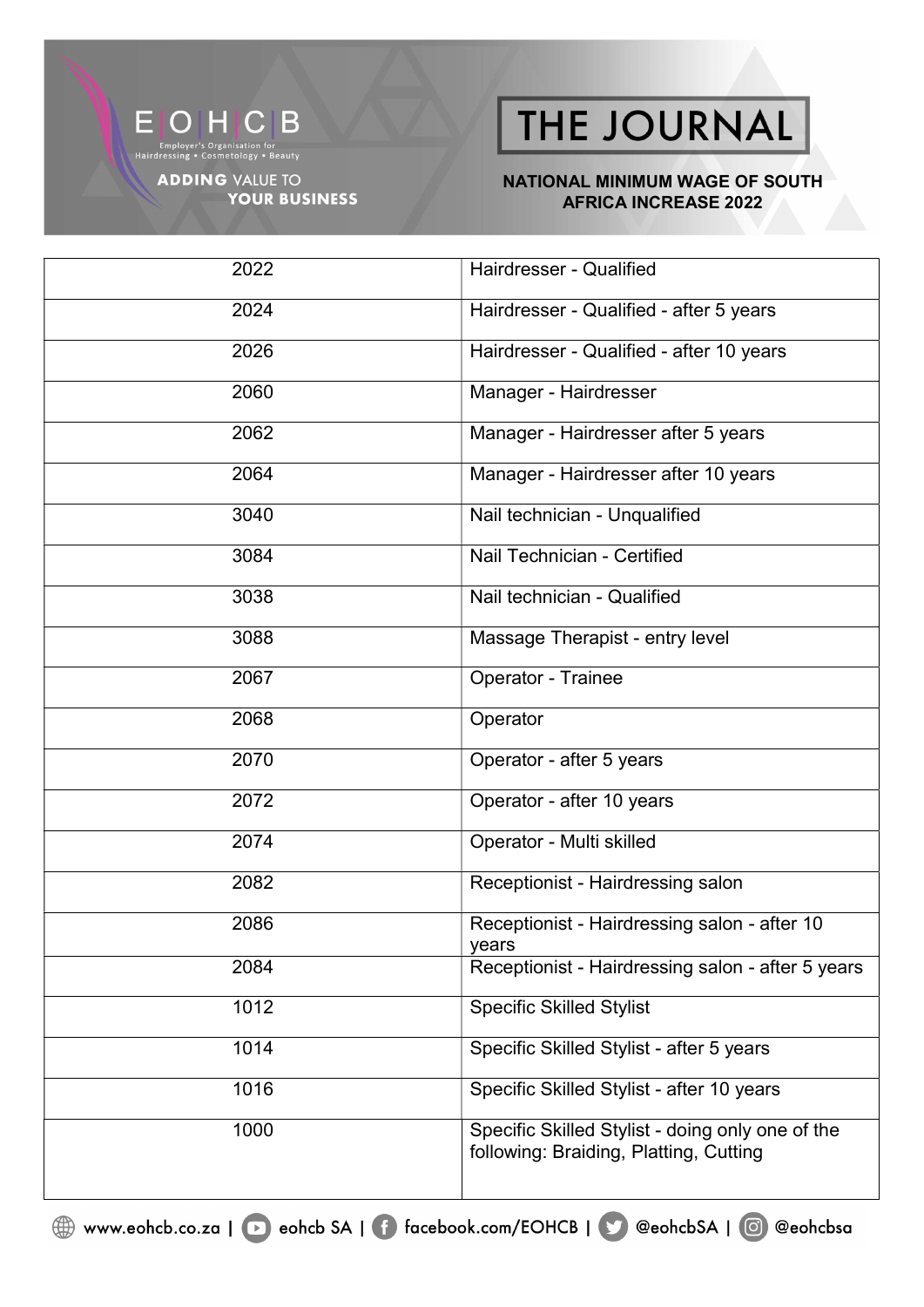

#### NATIONAL MINIMUM WAGE OF SOUTH AFRICA INCREASE 2022

| 1004              | Specific Skilled Stylist - doing only one of the<br>following: Braiding, Platting, Cutting after 10<br>years                    |
|-------------------|---------------------------------------------------------------------------------------------------------------------------------|
| 1002              | Specific Skilled Stylist - doing only one of the<br>following: Braiding, Platting, Cutting after 5<br>years                     |
|                   | Division: 106 - BEING THE MAGISTERIAL DISTRICTS OF CAPE, WYNBERG, SIMONSTAD<br><b>AND BELVILLE</b>                              |
| Work code:        | <b>Description:</b>                                                                                                             |
| 2000              | Barber - starting 1 month                                                                                                       |
| 2002              | <b>Barber - Trainee</b>                                                                                                         |
| 2004              | Barber - Junior                                                                                                                 |
| 3036              | <b>Beauty Technologist - Unqualified</b>                                                                                        |
| 3022              | Salon Assistant                                                                                                                 |
| 4018              | <b>Drybar Worker</b>                                                                                                            |
| 2010              | <b>General Assistant</b>                                                                                                        |
| 2028              | Hairdressing Assistant - Entrance (special<br>needs)                                                                            |
| 2030              | Hairdressing Assistant - Skilled (special needs)                                                                                |
| 3088              | Massage Therapist - entry level                                                                                                 |
| 3040              | Nail technician - Unqualified                                                                                                   |
| 3084              | Nail Technician - Certified                                                                                                     |
| 1000              | Specific Skilled Stylist - doing only one of the<br>following: Braiding, Platting, Cutting                                      |
|                   | Division: 106 - BEING THE ENTIRE WESTERN CAPE (EXCLUDING THE MAGISTERIAL<br>DISTRICTS OF CAPE, WYNBERG, SIMONSTAD AND BELVILLE) |
| <b>Work code:</b> | <b>Description:</b>                                                                                                             |
| 2002              | <b>Barber - Trainee</b>                                                                                                         |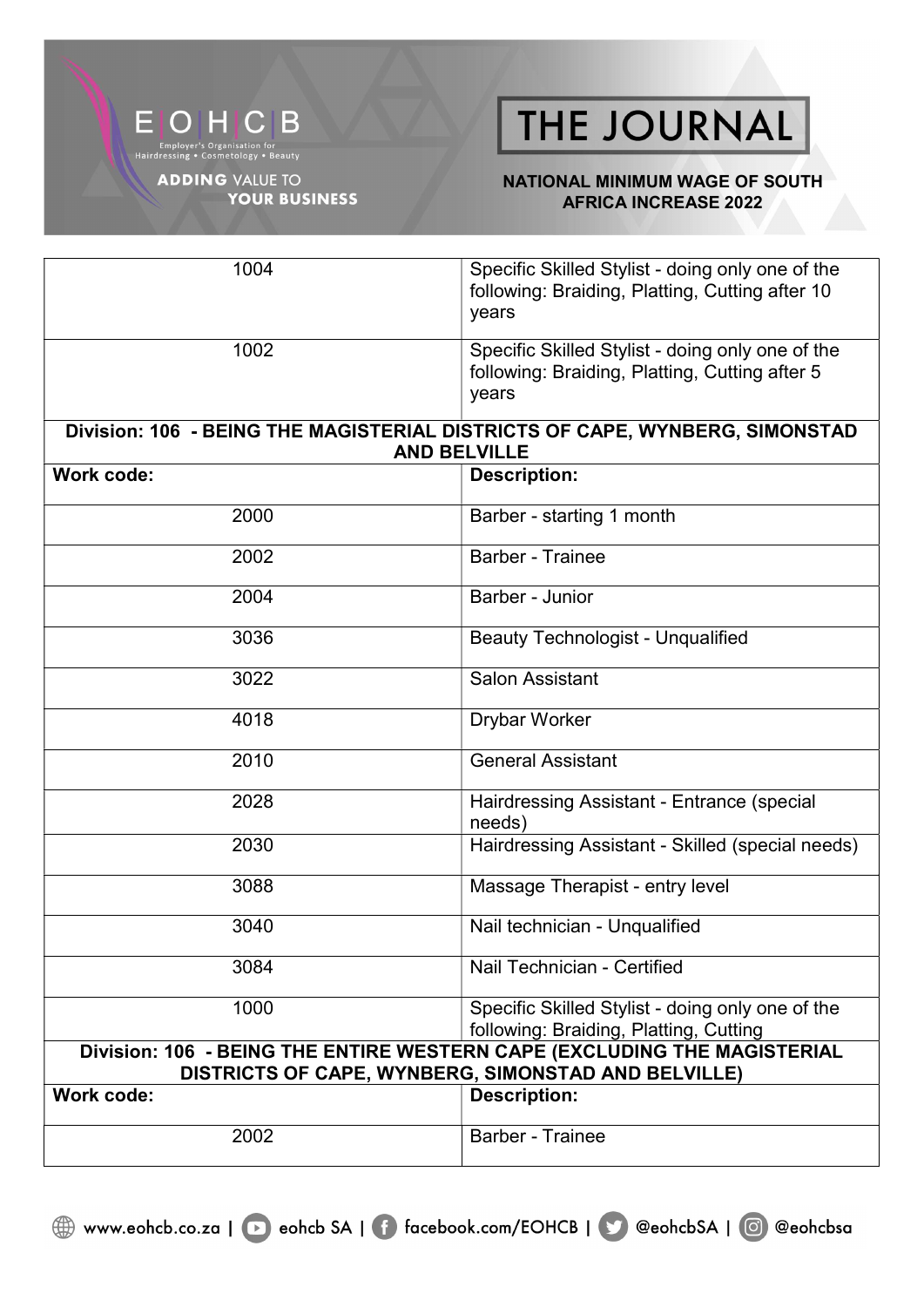

**YOUR BUSINESS** 

THE JOURNAL

#### NATIONAL MINIMUM WAGE OF SOUTH AFRICA INCREASE 2022

2004 Barber - Junior 3036 Beauty Technologist - Unqualified 3020 Beauty and Skincare Therapist - Unqualified 3014 Beauty and Skincare Therapist 3022 Salon Assistant 4018 Drybar Worker 2010 General Assistant 2012 General Assistant after 5 years 2014 General Assistant after 10 years 3040 Nail technician - Unqualified 3084 Nail Technician - Certified 3038 Nail technician - Qualified 3088 Massage Therapist - entry level 3087 Massage Therapist 2067 Operator - Trainee 2068 Operator 3048 Somatologist 3 Years 1012 Specific Skilled Stylist 1014 Specific Skilled Stylist - after 5 years 1016 Specific Skilled Stylist - after 10 years 1000 Specific Skilled Stylist - doing only one of the following: Braiding, Platting, Cutting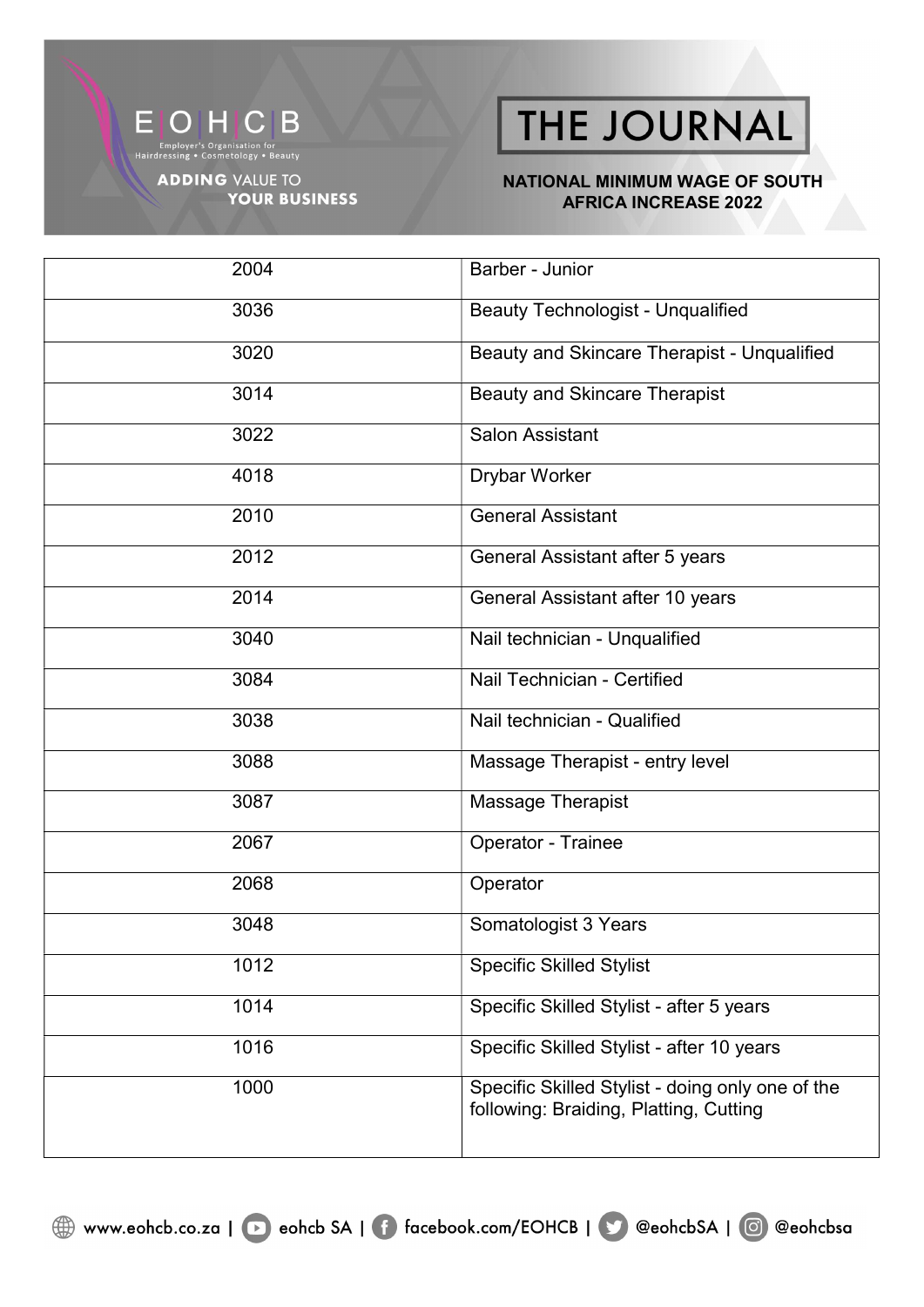

**YOUR BUSINESS** 

### THE JOURNAL

#### NATIONAL MINIMUM WAGE OF SOUTH AFRICA INCREASE 2022

| 1002                                                 | Specific Skilled Stylist - doing only one of the<br>following: Braiding, Platting, Cutting after 5<br>years  |
|------------------------------------------------------|--------------------------------------------------------------------------------------------------------------|
| 1004                                                 | Specific Skilled Stylist - doing only one of the<br>following: Braiding, Platting, Cutting after 10<br>years |
| 3052                                                 | Somatologist B Tech - 4 years                                                                                |
| 2070                                                 | Operator - after 5 years                                                                                     |
| 2082                                                 | Receptionist - Hairdressing salon                                                                            |
| 3042                                                 | <b>Receptionist - Beauty Establishment</b>                                                                   |
| Division: 107 - BEING THE PROVINCE OF THE FREE STATE |                                                                                                              |
| <b>Work code:</b>                                    | <b>Description:</b>                                                                                          |
| 2002                                                 | <b>Barber - Trainee</b>                                                                                      |
| 2004                                                 | Barber - Junior                                                                                              |
| 3036                                                 | <b>Beauty Technologist - Unqualified</b>                                                                     |
| 3020                                                 | Beauty and Skincare Therapist - Unqualified                                                                  |
| 3014                                                 | <b>Beauty and Skincare Therapist</b>                                                                         |
| 3022                                                 | <b>Salon Assistant</b>                                                                                       |
| 4018                                                 | <b>Drybar Worker</b>                                                                                         |
| 2010                                                 | <b>General Assistant</b>                                                                                     |
| 2012                                                 | General Assistant after 5 years                                                                              |
| 2014                                                 | General Assistant after 10 years                                                                             |
| 2020                                                 | Hairdresser - 1st year after qualified                                                                       |
| 2022                                                 | Hairdresser - Qualified                                                                                      |
| 2024                                                 | Hairdresser - Qualified - after 5 years                                                                      |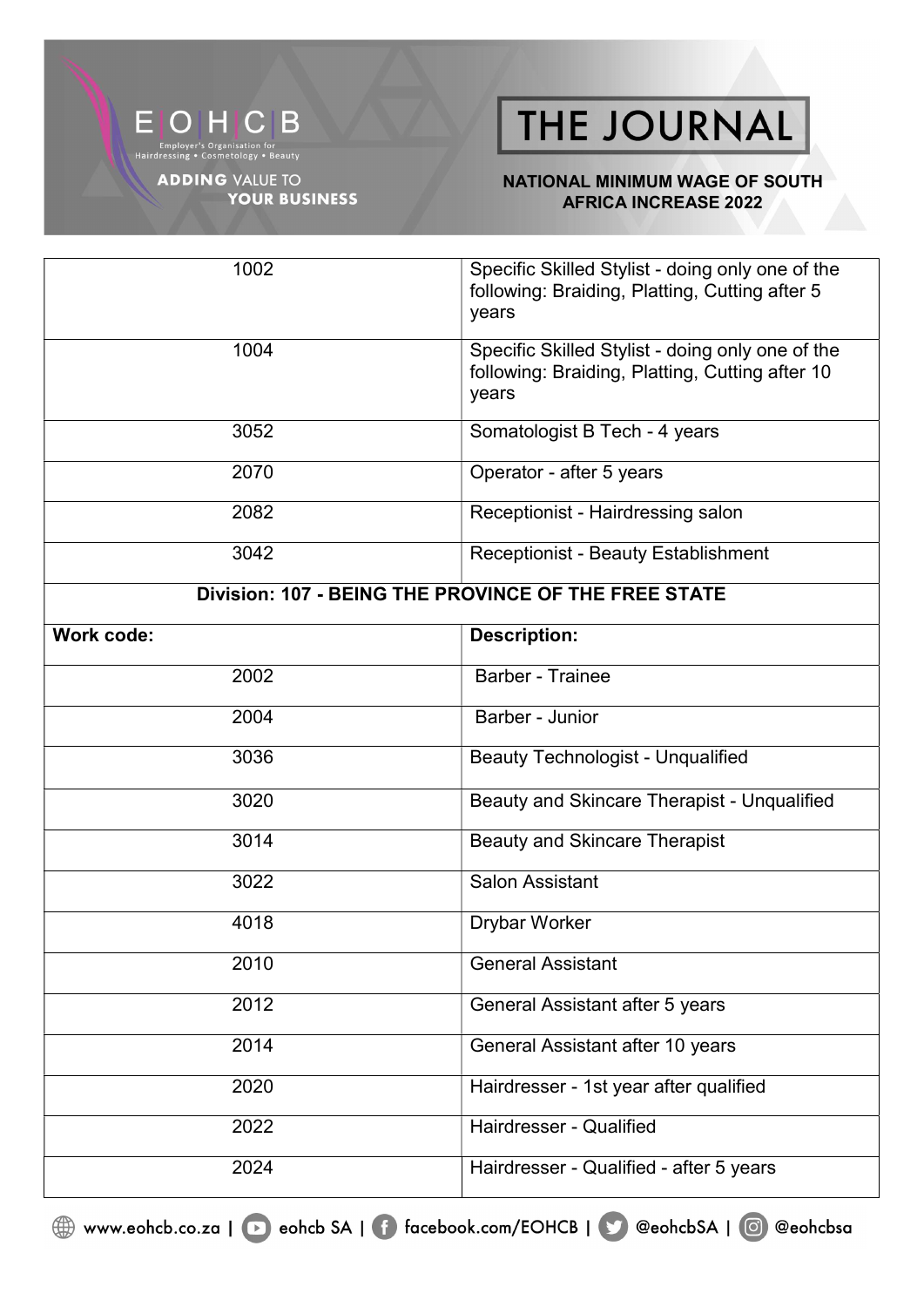

Employer's Organisation for<br>Hairdressing • Cosmetology • Beauty

**ADDING VALUE TO YOUR BUSINESS** 

# THE JOURNAL

#### NATIONAL MINIMUM WAGE OF SOUTH **AFRICA INCREASE 2022**

| 2026 | Hairdresser - Qualified - after 10 years              |
|------|-------------------------------------------------------|
| 2060 | Manager - Hairdresser                                 |
| 2062 | Manager - Hairdresser after 5 years                   |
| 2064 | Manager - Hairdresser after 10 years                  |
| 3030 | Manager - only (Beauty Establishment)                 |
| 3040 | Nail technician - Unqualified                         |
| 3084 | Nail Technician - Certified                           |
| 3038 | Nail technician - Qualified                           |
| 3088 | Massage Therapist - entry level                       |
| 3087 | Massage Therapist                                     |
| 2067 | Operator - Trainee                                    |
| 2068 | Operator                                              |
| 2070 | Operator - after 5 years                              |
| 2072 | Operator - after 10 years                             |
| 2074 | Operator - Multi skilled                              |
| 2076 | Operator - Multi skilled - after 5 years              |
| 2078 | Operator - Multi skilled - after 10 years             |
| 3042 | <b>Receptionist - Beauty Establishment</b>            |
| 2082 | Receptionist - Hairdressing salon                     |
| 2084 | Receptionist - Hairdressing salon - after 5 years     |
| 2086 | Receptionist - Hairdressing salon - after 10<br>years |
| 3048 | Somatologist 3 Years                                  |
| 3052 | Somatologist B Tech - 4 years                         |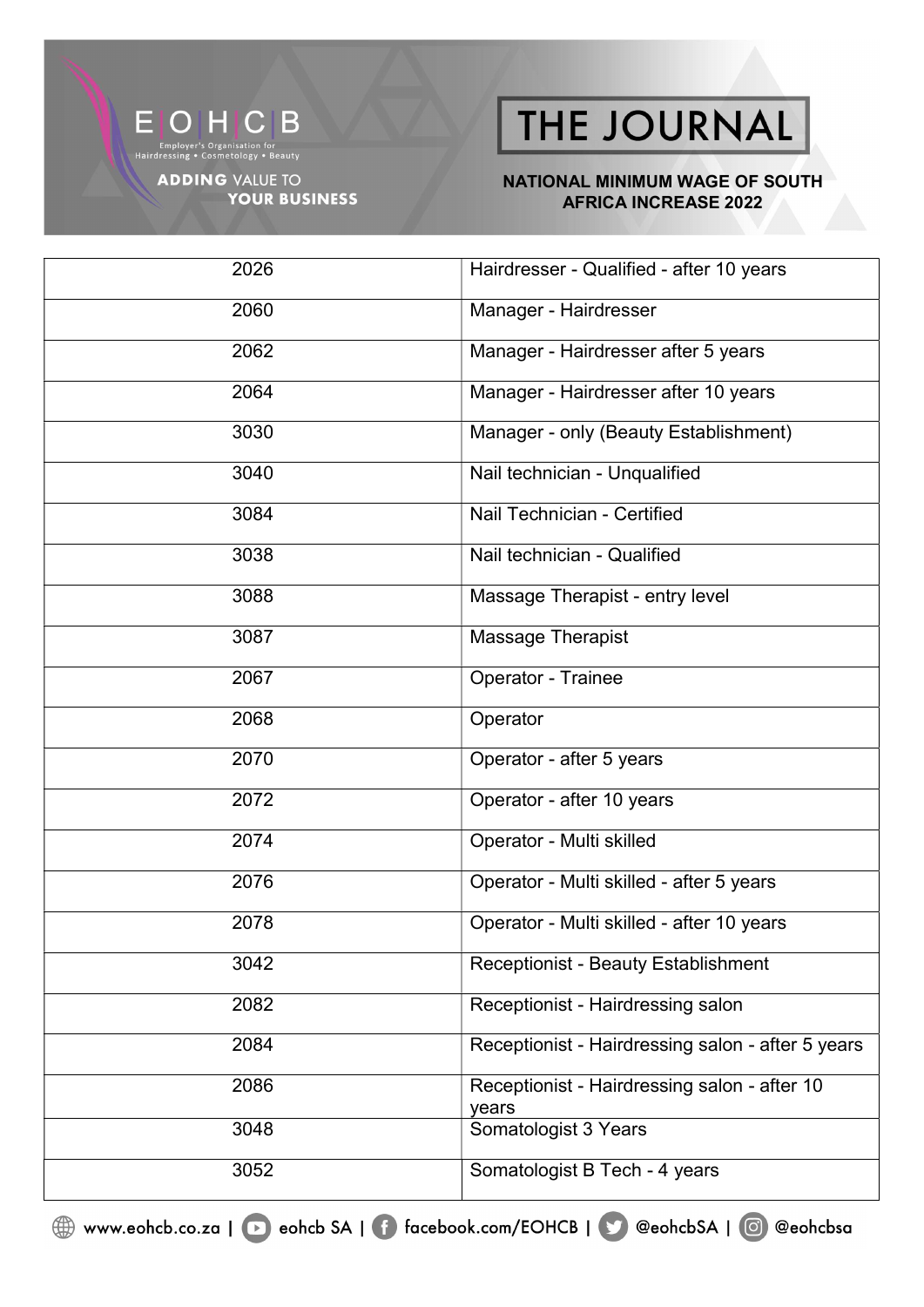

**YOUR BUSINESS** 

THE JOURNAL

#### NATIONAL MINIMUM WAGE OF SOUTH **AFRICA INCREASE 2022**

| 3054              | Somatologist - B Tech Laser                                                                                  |
|-------------------|--------------------------------------------------------------------------------------------------------------|
| 1012              | <b>Specific Skilled Stylist</b>                                                                              |
| 1014              | Specific Skilled Stylist - after 5 years                                                                     |
| 1016              | Specific Skilled Stylist - after 10 years                                                                    |
| 1000              | Specific Skilled Stylist - doing only one of the<br>following: Braiding, Platting, Cutting                   |
| 1002              | Specific Skilled Stylist - doing only one of the<br>following: Braiding, Platting, Cutting after 5<br>years  |
| 1004              | Specific Skilled Stylist - doing only one of the<br>following: Braiding, Platting, Cutting after 10<br>years |
| 2089              | Working Employer (in Salon with Staff)                                                                       |
| 2139              | <b>Legal Owner</b>                                                                                           |
|                   | Division: 108 - BEING THE NORTH-WEST PROVINCE (EXCLUDING RUSTENBURG, BRITS<br><b>AND MANKWE)</b>             |
| <b>Work code:</b> | <b>Description:</b>                                                                                          |
| 2002              | <b>Barber - Trainee</b>                                                                                      |
| 2004              | Barber - Junior                                                                                              |
| 3036              |                                                                                                              |
|                   | <b>Beauty Technologist - Unqualified</b>                                                                     |
| 3020              | Beauty and Skincare Therapist - Unqualified                                                                  |
| 3014              | <b>Beauty and Skincare Therapist</b>                                                                         |
| 3022              | <b>Salon Assistant</b>                                                                                       |
| 4018              | Drybar Worker                                                                                                |
| 2010              | <b>General Assistant</b>                                                                                     |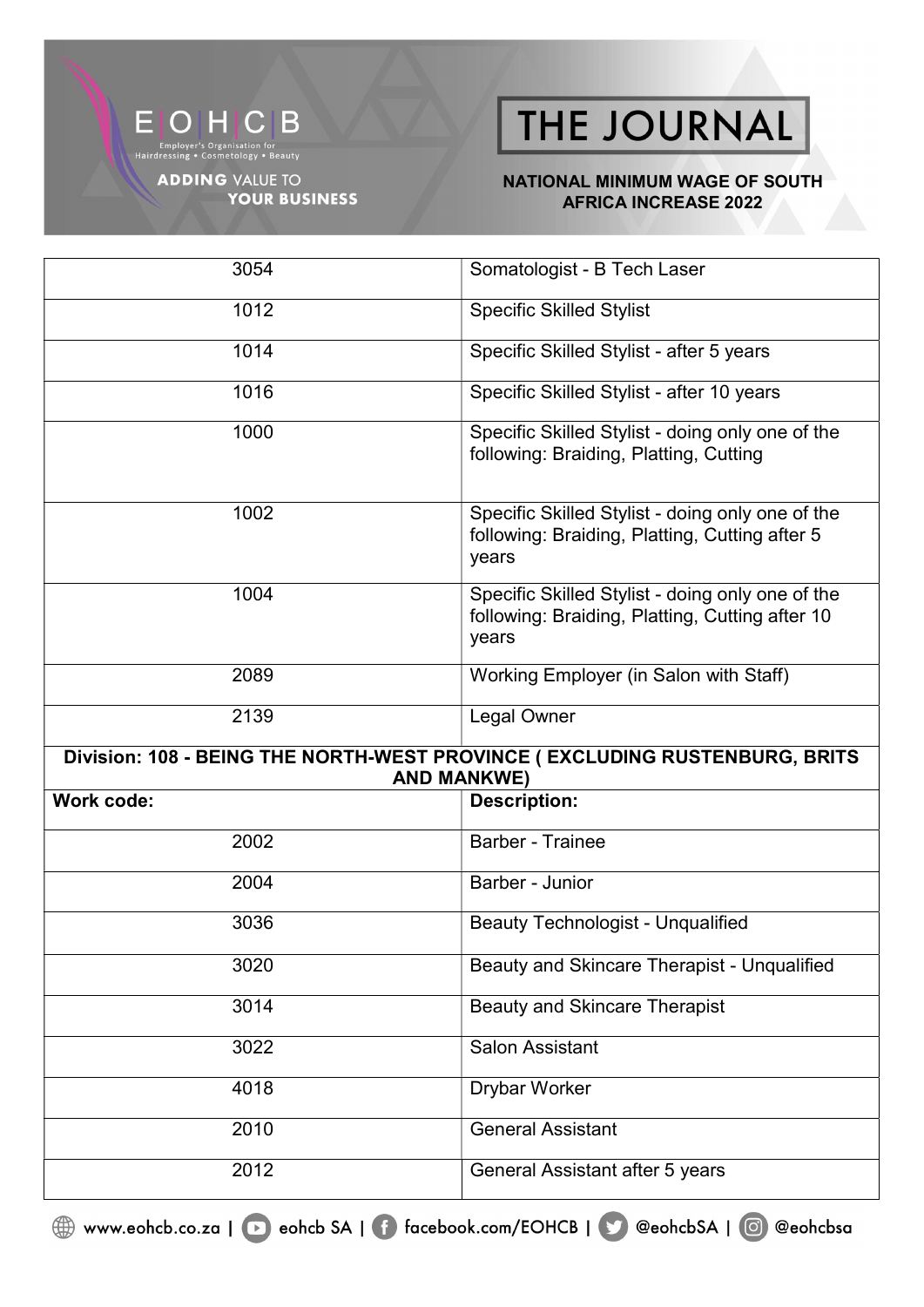

**ADDING VALUE TO YOUR BUSINESS** 

# THE JOURNAL

#### NATIONAL MINIMUM WAGE OF SOUTH **AFRICA INCREASE 2022**

| 2014 | General Assistant after 10 years                                                                            |
|------|-------------------------------------------------------------------------------------------------------------|
| 2020 | Hairdresser - 1st year after qualified                                                                      |
| 2022 | Hairdresser - Qualified                                                                                     |
| 2024 | Hairdresser - Qualified - after 5 years                                                                     |
| 2026 | Hairdresser - Qualified - after 10 years                                                                    |
| 2060 | Manager - Hairdresser                                                                                       |
| 2062 | Manager - Hairdresser after 5 years                                                                         |
| 2064 | Manager - Hairdresser after 10 years                                                                        |
| 3040 | Nail technician - Unqualified                                                                               |
| 3084 | Nail Technician - Certified                                                                                 |
| 3038 | Nail technician - Qualified                                                                                 |
| 3088 | Massage Therapist - entry level                                                                             |
| 3087 | Massage Therapist                                                                                           |
| 2067 | Operator - Trainee                                                                                          |
| 2068 | Operator                                                                                                    |
| 3048 | Somatologist 3 Years                                                                                        |
| 1012 | <b>Specific Skilled Stylist</b>                                                                             |
| 1014 | Specific Skilled Stylist - after 5 years                                                                    |
| 1016 | Specific Skilled Stylist - after 10 years                                                                   |
| 1000 | Specific Skilled Stylist - doing only one of the<br>following: Braiding, Platting, Cutting                  |
| 1002 | Specific Skilled Stylist - doing only one of the<br>following: Braiding, Platting, Cutting after 5<br>years |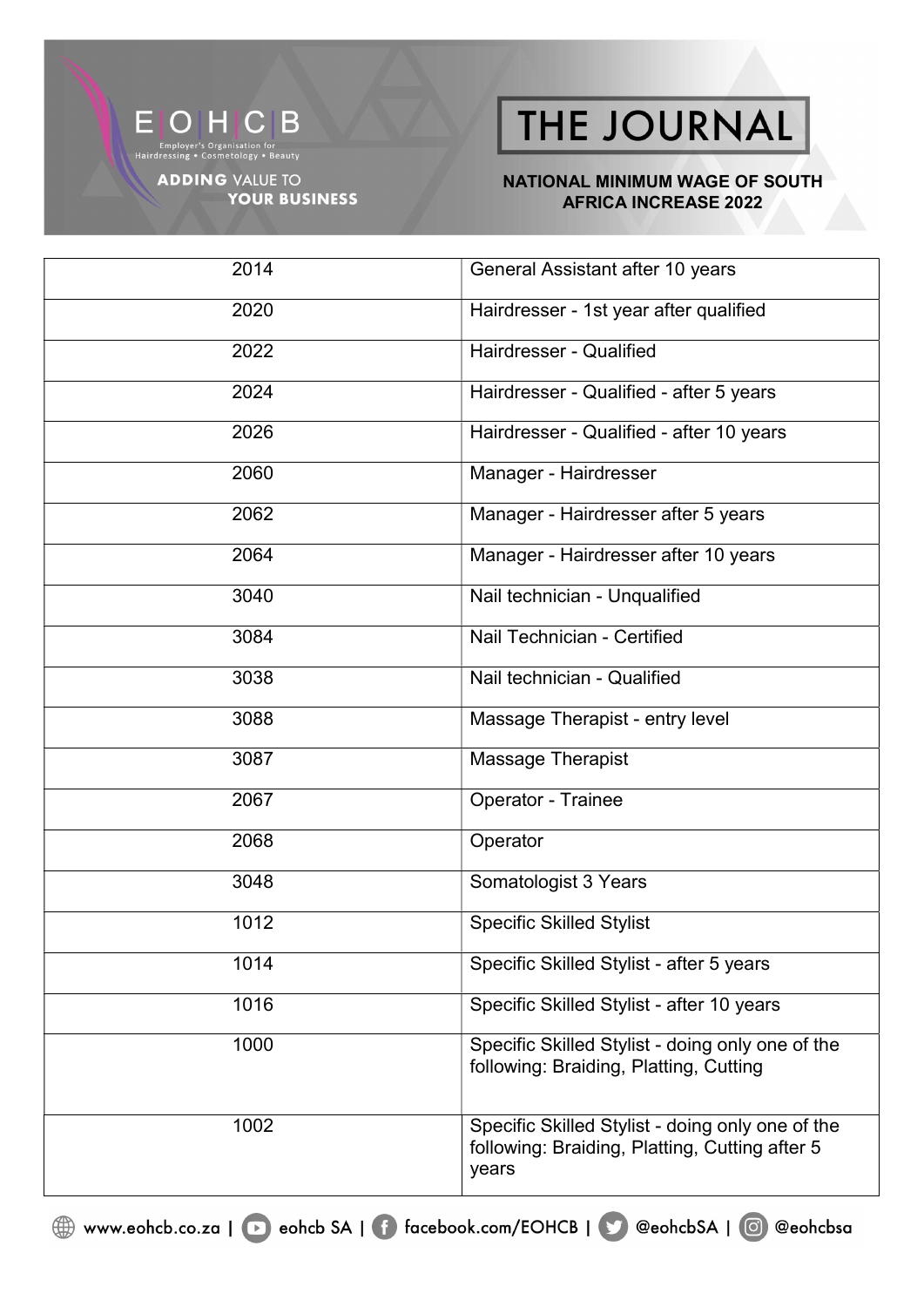

**YOUR BUSINESS** 

### THE JOURNAL

#### NATIONAL MINIMUM WAGE OF SOUTH **AFRICA INCREASE 2022**

| 1004                                                     | Specific Skilled Stylist - doing only one of the<br>following: Braiding, Platting, Cutting after 10<br>years |
|----------------------------------------------------------|--------------------------------------------------------------------------------------------------------------|
| 3052                                                     | Somatologist B Tech - 4 years                                                                                |
| 2070                                                     | Operator - after 5 years                                                                                     |
| 2082                                                     | Receptionist - Hairdressing salon                                                                            |
| 3042                                                     | <b>Receptionist - Beauty Establishment</b>                                                                   |
| Division: 109 - BEING THE ENTIRE KWA-ZULU NATAL PROVINCE |                                                                                                              |
| Work code:                                               | <b>Description:</b>                                                                                          |
| 2002                                                     | <b>Barber - Trainee</b>                                                                                      |
| 3036                                                     | <b>Beauty Technologist - Unqualified</b>                                                                     |
| 3020                                                     | Beauty and Skincare Therapist - Unqualified                                                                  |
| 3022                                                     | <b>Salon Assistant</b>                                                                                       |
| 4018                                                     | Drybar Worker                                                                                                |
| 2010                                                     | <b>General Assistant</b>                                                                                     |
| 2022                                                     | Hairdresser - no trade test                                                                                  |
| 2060                                                     | Manager - Hairdresser                                                                                        |
| 3028                                                     | <b>Make-up Artist Trainee</b>                                                                                |
| 3040                                                     | Nail technician - Unqualified                                                                                |
| 3084                                                     | Nail Technician - Certified                                                                                  |
| 3088                                                     | Massage Therapist - entry level                                                                              |
| 3087                                                     | Massage Therapist                                                                                            |
| 2067                                                     | Operator - Trainee                                                                                           |
| 2068                                                     | Operator                                                                                                     |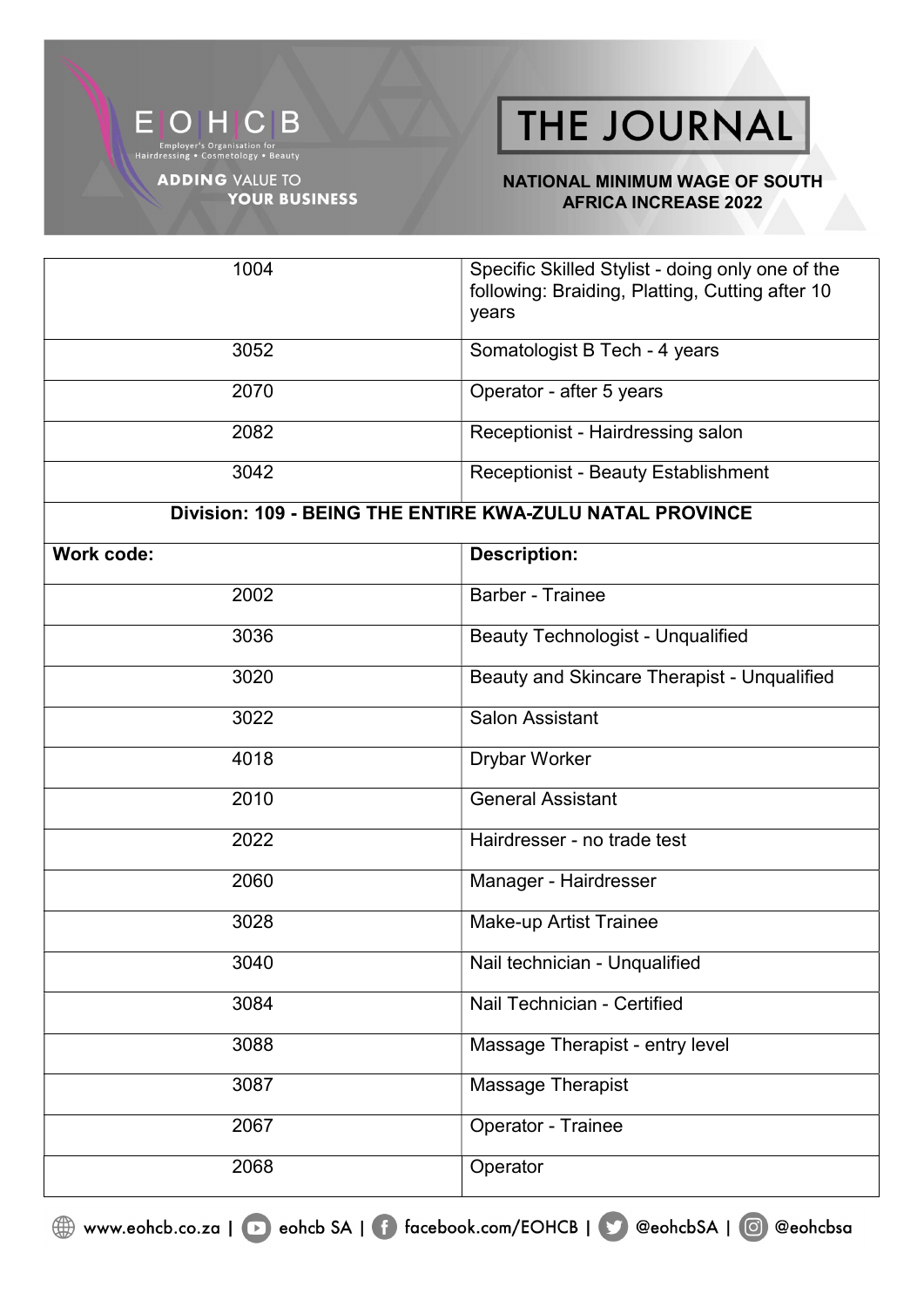

#### NATIONAL MINIMUM WAGE OF SOUTH AFRICA INCREASE 2022

| 2074       | Operator - Multi skilled                                                                                                                           |
|------------|----------------------------------------------------------------------------------------------------------------------------------------------------|
| 1012       | <b>Specific Skilled Stylist</b>                                                                                                                    |
| 1000       | Specific Skilled Stylist - doing only one of the<br>following: Braiding, Platting, Cutting                                                         |
| 2020       | Hairdresser - 1st year after qualified                                                                                                             |
|            | Division: 112 - BEING THE MAGISTERIAL DISTRICTS OF PRETORIA, WONDERBOOM -<br>WORKING 40 HOURS HAIRDRESSING, 45 HOURS BEAUTY AND 25 HOURS PART TIME |
| Work code: | <b>Description:</b>                                                                                                                                |
| 2066       | Operator - Trainee - Part Time                                                                                                                     |
| 2067       | Operator - Trainee                                                                                                                                 |
| 2000       | Barber - starting 1 month                                                                                                                          |
| 2002       | <b>Barber - Trainee</b>                                                                                                                            |
| 3036       | <b>Beauty Technologist - Unqualified</b>                                                                                                           |
| 3022       | <b>Salon Assistant</b>                                                                                                                             |
| 4018       | <b>Drybar Worker</b>                                                                                                                               |
| 2010       | <b>General Assistant</b>                                                                                                                           |
| 3028       | <b>Make-up Artist Trainee</b>                                                                                                                      |
| 3040       | Nail technician - Unqualified                                                                                                                      |
| 3084       | Nail Technician - Certified                                                                                                                        |
| 3088       | Massage Therapist - entry level                                                                                                                    |
| 1000       | Specific Skilled Stylist - doing only one of the<br>following: Braiding, Platting, Cutting                                                         |
| 1001       | Specific Skilled Stylist - doing only one of the<br>following: Braiding, Platting, Cutting - Part Time                                             |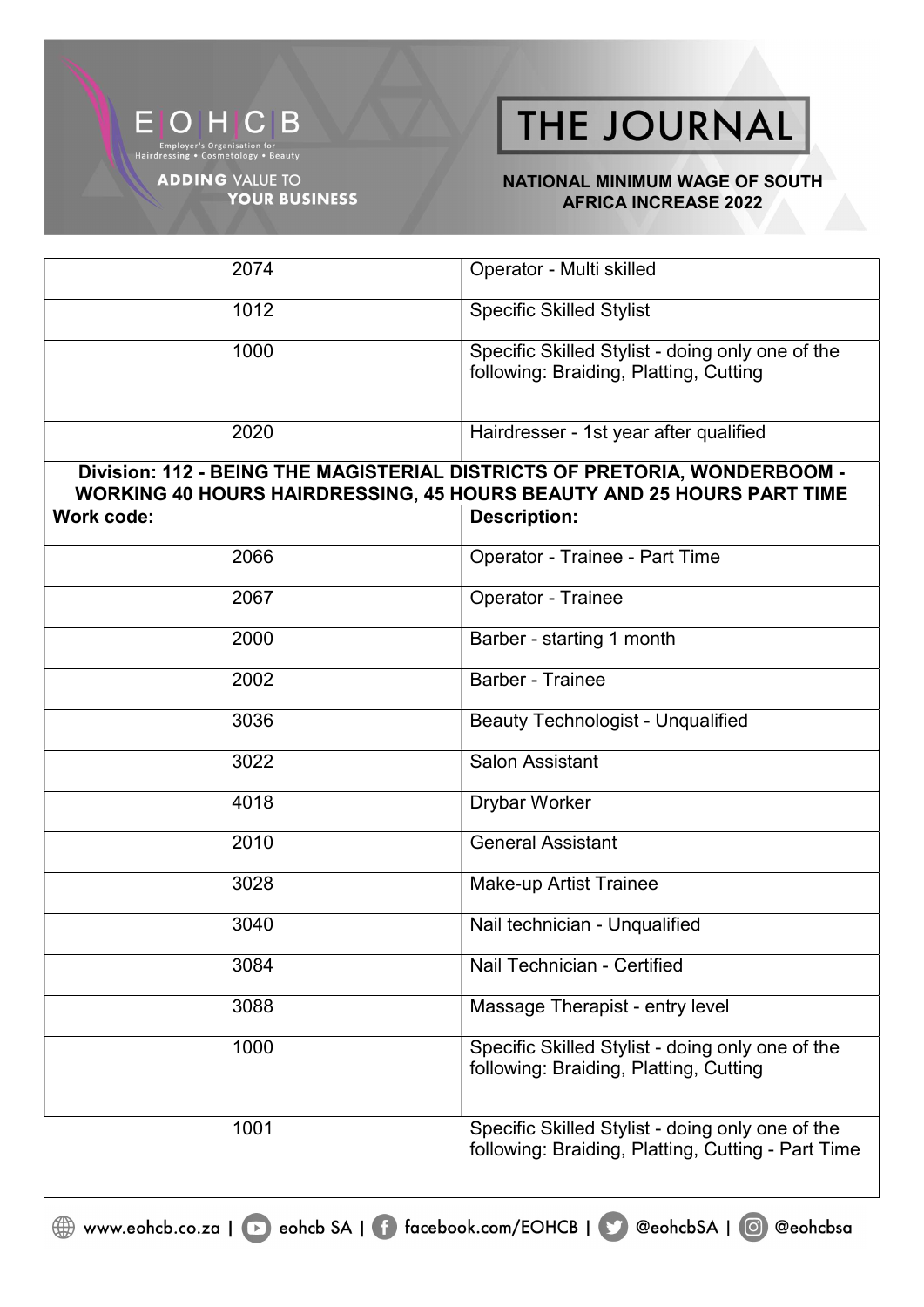#### NATIONAL MINIMUM WAGE OF SOUTH AFRICA INCREASE 2022

| 3020                                                                                                                                         | Beauty and Skincare Therapist - Unqualified                                                            |  |
|----------------------------------------------------------------------------------------------------------------------------------------------|--------------------------------------------------------------------------------------------------------|--|
| Division: 113 - BEING THE MAGISTERIAL DISTRICTS OF PRETORIA, WONDERBOOM -<br><b>WORKING 45 HOURS AND PART TIME 25 HOURS - ALL CATEGORIES</b> |                                                                                                        |  |
| Work code:                                                                                                                                   | <b>Description:</b>                                                                                    |  |
| 2000                                                                                                                                         | Barber - starting 1 month                                                                              |  |
| 2002                                                                                                                                         | <b>Barber - Trainee</b>                                                                                |  |
| 3036                                                                                                                                         | <b>Beauty Technologist - Unqualified</b>                                                               |  |
| 3022                                                                                                                                         | <b>Salon Assistant</b>                                                                                 |  |
| 4018                                                                                                                                         | <b>Drybar Worker</b>                                                                                   |  |
| 2010                                                                                                                                         | <b>General Assistant</b>                                                                               |  |
| 3040                                                                                                                                         | Nail technician - Unqualified                                                                          |  |
| 3084                                                                                                                                         | Nail Technician - Certified                                                                            |  |
| 3088                                                                                                                                         | Massage Therapist - entry level                                                                        |  |
| 2066                                                                                                                                         | Operator - Trainee - Part Time                                                                         |  |
| 2067                                                                                                                                         | Operator - Trainee                                                                                     |  |
| 1000                                                                                                                                         | Specific Skilled Stylist - doing only one of the<br>following: Braiding, Platting, Cutting             |  |
| 1001                                                                                                                                         | Specific Skilled Stylist - doing only one of the<br>following: Braiding, Platting, Cutting - Part Time |  |
| 3087                                                                                                                                         | Massage Therapist                                                                                      |  |
| Division: 114 - BEING THE MAGISTERIAL DISTRICT OF BRONKHORSTSPRUIT AND<br><b>CULLINAN</b>                                                    |                                                                                                        |  |
| Work code:                                                                                                                                   | <b>Description:</b>                                                                                    |  |
| 2000                                                                                                                                         | Barber - starting 1 month                                                                              |  |
| 2002                                                                                                                                         | <b>Barber - Trainee</b>                                                                                |  |
| 2004                                                                                                                                         | Barber - Junior                                                                                        |  |

EOHCB Employer's Organisation for<br>Hairdressing • Cosmetology • Beauty

**ADDING VALUE TO** 

**YOUR BUSINESS**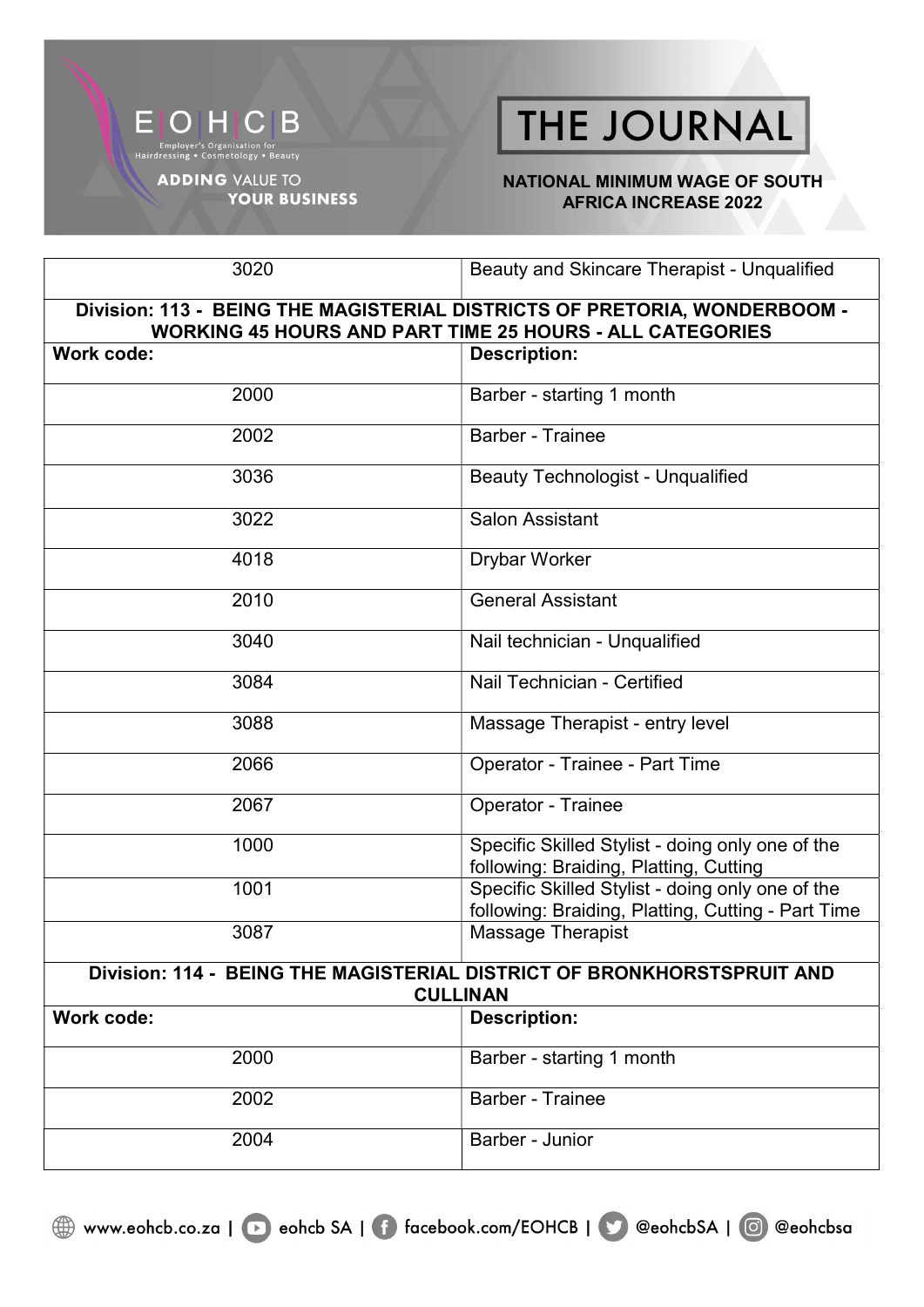

**YOUR BUSINESS** 

THE JOURNAL

#### NATIONAL MINIMUM WAGE OF SOUTH AFRICA INCREASE 2022

| 3036 | <b>Beauty Technologist - Unqualified</b>                                                   |
|------|--------------------------------------------------------------------------------------------|
| 3020 | Beauty and Skincare Therapist - Unqualified                                                |
| 3014 | <b>Beauty and Skincare Therapist</b>                                                       |
| 3022 | <b>Salon Assistant</b>                                                                     |
| 4018 | Drybar Worker                                                                              |
| 2011 | <b>General Assistant - Part Time</b>                                                       |
| 2010 | <b>General Assistant</b>                                                                   |
| 2021 | Hairdresser - 1st year after qualified - Part Time                                         |
| 2020 | Hairdresser - 1st year after qualified                                                     |
| 3028 | <b>Make-up Artist Trainee</b>                                                              |
| 3026 | Make-up Artist                                                                             |
| 3040 | Nail technician - Unqualified                                                              |
| 3084 | Nail Technician - Certified                                                                |
| 3038 | Nail technician - Qualified                                                                |
| 3088 | Massage Therapist - entry level                                                            |
| 3087 | Massage Therapist                                                                          |
| 2066 | Operator - Trainee - Part Time                                                             |
| 2067 | Operator - Trainee                                                                         |
| 2068 | Operator                                                                                   |
| 3042 | <b>Receptionist - Beauty Establishment</b>                                                 |
| 2082 | Receptionist - Hairdressing salon                                                          |
| 1000 | Specific Skilled Stylist - doing only one of the<br>following: Braiding, Platting, Cutting |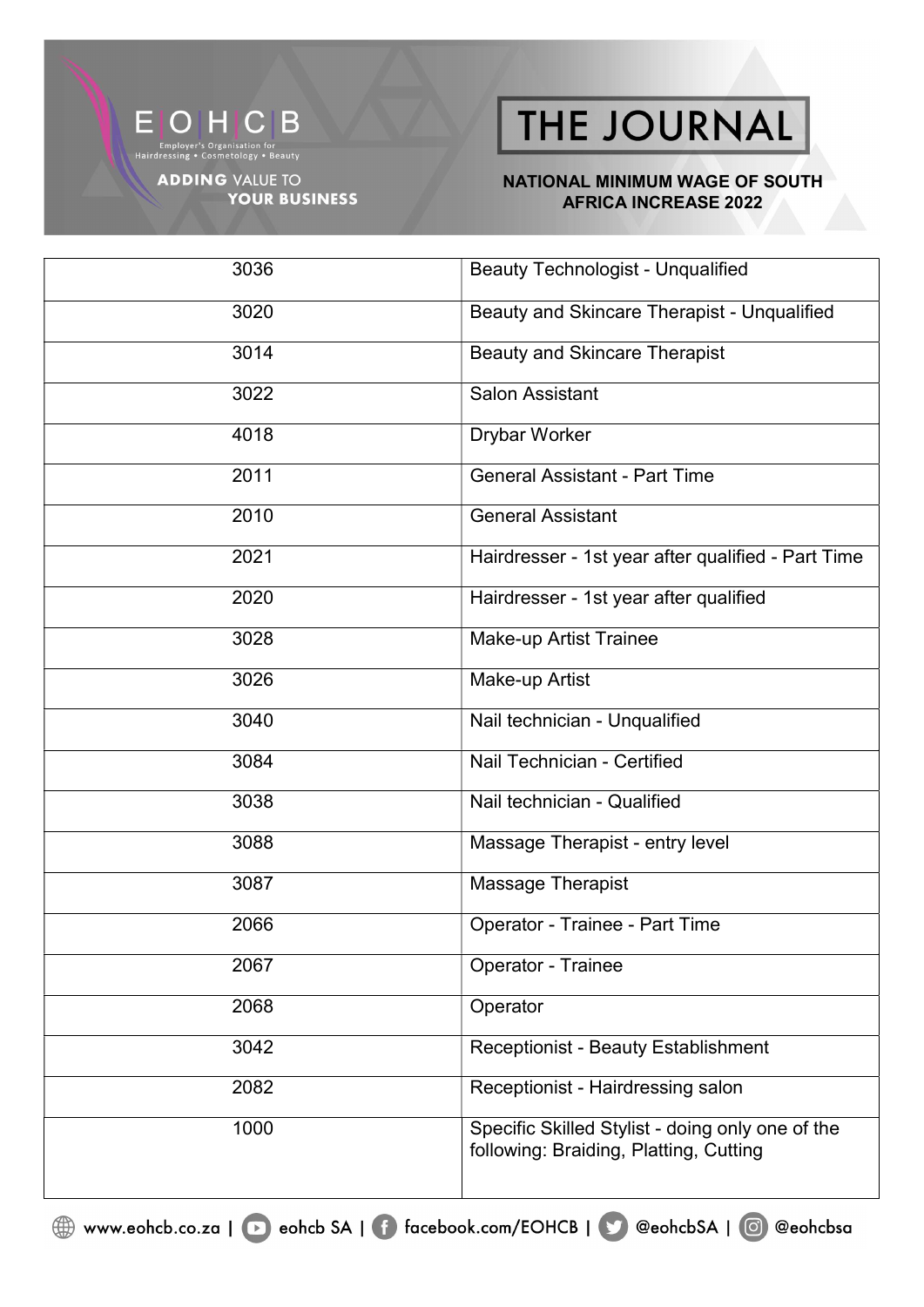

#### NATIONAL MINIMUM WAGE OF SOUTH AFRICA INCREASE 2022

| 1001              | Specific Skilled Stylist - doing only one of the<br>following: Braiding, Platting, Cutting - Part Time |
|-------------------|--------------------------------------------------------------------------------------------------------|
|                   |                                                                                                        |
| 2069              | <b>Operator - Part Time</b>                                                                            |
|                   | Division: 115 - BEING RUSTENBURG, BRITS, MANKWE (HARTBEESPOORT)- WORKING 45<br><b>HOURS</b>            |
| <b>Work code:</b> | <b>Description:</b>                                                                                    |
| 2002              | <b>Barber - Trainee</b>                                                                                |
| 2004              | Barber - Junior                                                                                        |
| 3036              | <b>Beauty Technologist - Unqualified</b>                                                               |
| 3020              | Beauty and Skincare Therapist - Unqualified                                                            |
| 3014              | <b>Beauty and Skincare Therapist</b>                                                                   |
| 3022              | <b>Salon Assistant</b>                                                                                 |
| 4018              | <b>Drybar Worker</b>                                                                                   |
| 2010              | <b>General Assistant</b>                                                                               |
| 2012              | General Assistant after 5 years                                                                        |
| 2014              | General Assistant after 10 years                                                                       |
| 3040              | Nail technician - Unqualified                                                                          |
| 3084              | Nail Technician - Certified                                                                            |
| 3038              | Nail technician - Qualified                                                                            |
| 3088              | Massage Therapist - entry level                                                                        |
| 3087              | Massage Therapist                                                                                      |
| 2067              | Operator - Trainee                                                                                     |
| 2068              | Operator                                                                                               |
| 3048              | Somatologist 3 Years                                                                                   |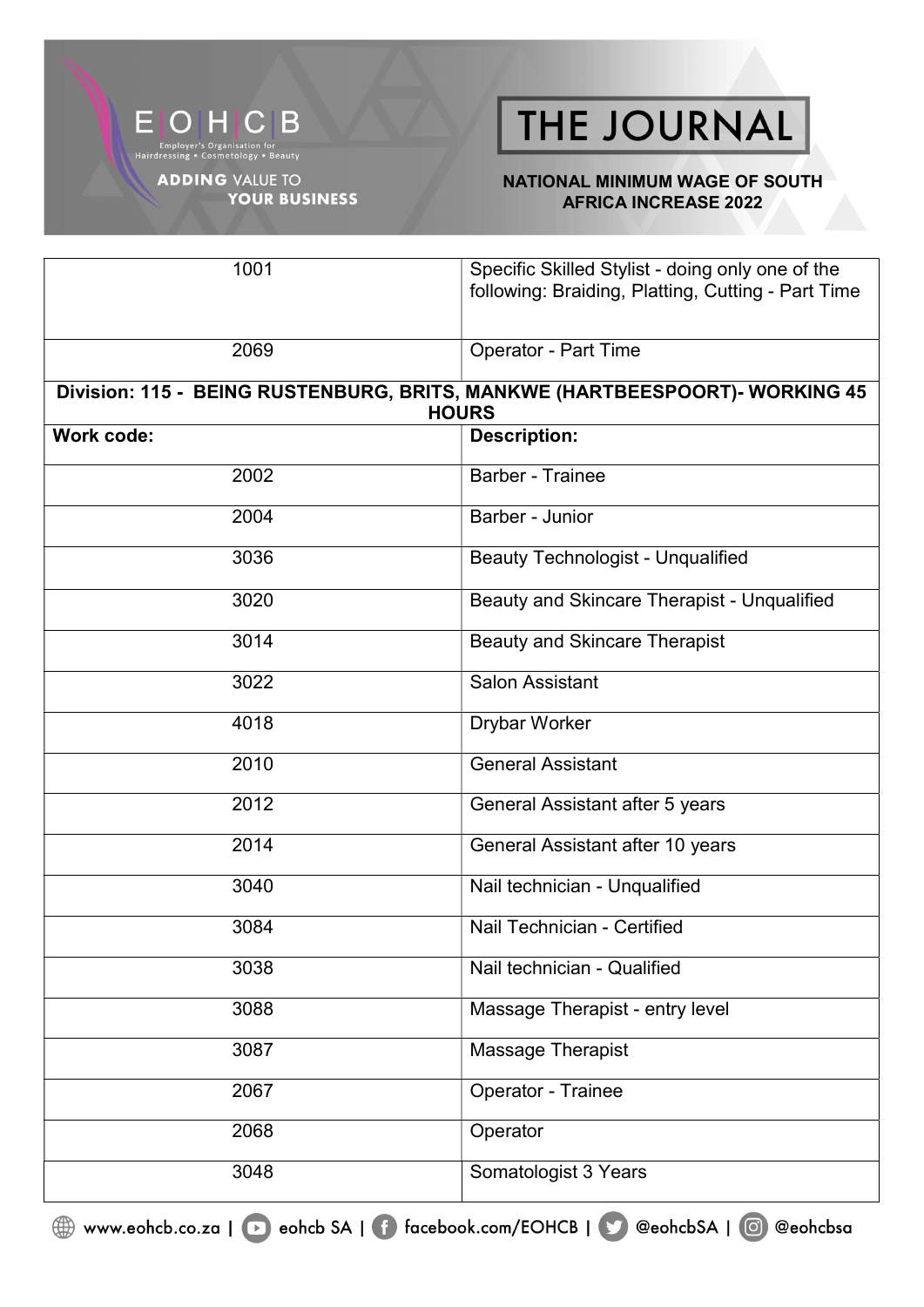

**YOUR BUSINESS** 

THE JOURNAL

#### NATIONAL MINIMUM WAGE OF SOUTH **AFRICA INCREASE 2022**

| 1012                                                                 | <b>Specific Skilled Stylist</b>                                                                              |  |
|----------------------------------------------------------------------|--------------------------------------------------------------------------------------------------------------|--|
| 1014                                                                 | Specific Skilled Stylist - after 5 years                                                                     |  |
| 1016                                                                 | Specific Skilled Stylist - after 10 years                                                                    |  |
| 1000                                                                 | Specific Skilled Stylist - doing only one of the<br>following: Braiding, Platting, Cutting                   |  |
| 1002                                                                 | Specific Skilled Stylist - doing only one of the<br>following: Braiding, Platting, Cutting after 5<br>years  |  |
| 1004                                                                 | Specific Skilled Stylist - doing only one of the<br>following: Braiding, Platting, Cutting after 10<br>years |  |
| 3052                                                                 | Somatologist B Tech - 4 years                                                                                |  |
| 2070                                                                 | Operator - after 5 years                                                                                     |  |
| 2082                                                                 | Receptionist - Hairdressing salon                                                                            |  |
| 3042                                                                 | <b>Receptionist - Beauty Establishment</b>                                                                   |  |
| Division: 116 - BEING THE ENTIRE LIMPOPO PROVINCE - WORKING 45 HOURS |                                                                                                              |  |
| <b>Work code:</b>                                                    | <b>Description:</b>                                                                                          |  |
| 2002                                                                 | <b>Barber - Trainee</b>                                                                                      |  |
| 2004                                                                 | Barber - Junior                                                                                              |  |
| 3036                                                                 | <b>Beauty Technologist - Unqualified</b>                                                                     |  |
| 3020                                                                 | Beauty and Skincare Therapist - Unqualified                                                                  |  |
| 3014                                                                 | <b>Beauty and Skincare Therapist</b>                                                                         |  |
| 3022                                                                 | <b>Salon Assistant</b>                                                                                       |  |
| 4018                                                                 | <b>Drybar Worker</b>                                                                                         |  |
| 2010                                                                 | <b>General Assistant</b>                                                                                     |  |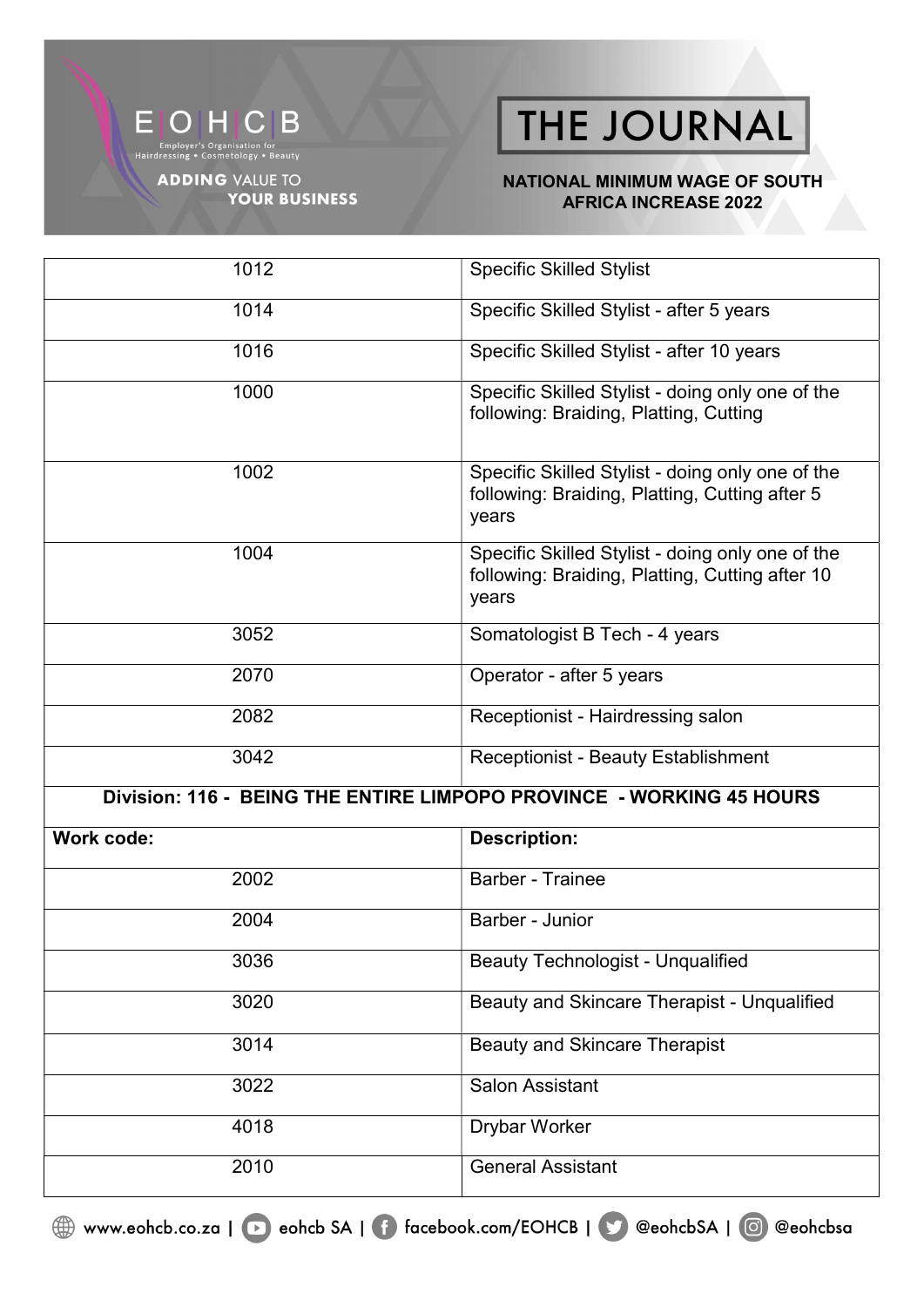

Employer's Organisation for<br>Hairdressing • Cosmetology • Beauty

**ADDING VALUE TO YOUR BUSINESS** 

# THE JOURNAL

#### NATIONAL MINIMUM WAGE OF SOUTH **AFRICA INCREASE 2022**

| 2012 | General Assistant after 5 years                                                                              |
|------|--------------------------------------------------------------------------------------------------------------|
| 2014 | General Assistant after 10 years                                                                             |
| 3040 | Nail technician - Unqualified                                                                                |
| 3084 | Nail Technician - Certified                                                                                  |
| 3038 | Nail technician - Qualified                                                                                  |
| 3088 | Massage Therapist - entry level                                                                              |
| 3087 | Massage Therapist                                                                                            |
| 2067 | Operator - Trainee                                                                                           |
| 2068 | Operator                                                                                                     |
| 2070 | Operator - after 5 years                                                                                     |
| 3042 | Receptionist - Beauty Establishment                                                                          |
| 2082 | Receptionist - Hairdressing salon                                                                            |
| 3048 | Somatologist 3 Years                                                                                         |
| 3052 | Somatologist B Tech - 4 years                                                                                |
| 1012 | <b>Specific Skilled Stylist</b>                                                                              |
| 1014 | Specific Skilled Stylist - after 5 years                                                                     |
| 1016 | Specific Skilled Stylist - after 10 years                                                                    |
| 1000 | Specific Skilled Stylist - doing only one of the<br>following: Braiding, Platting, Cutting                   |
| 1002 | Specific Skilled Stylist - doing only one of the<br>following: Braiding, Platting, Cutting after 5<br>years  |
| 1004 | Specific Skilled Stylist - doing only one of the<br>following: Braiding, Platting, Cutting after 10<br>years |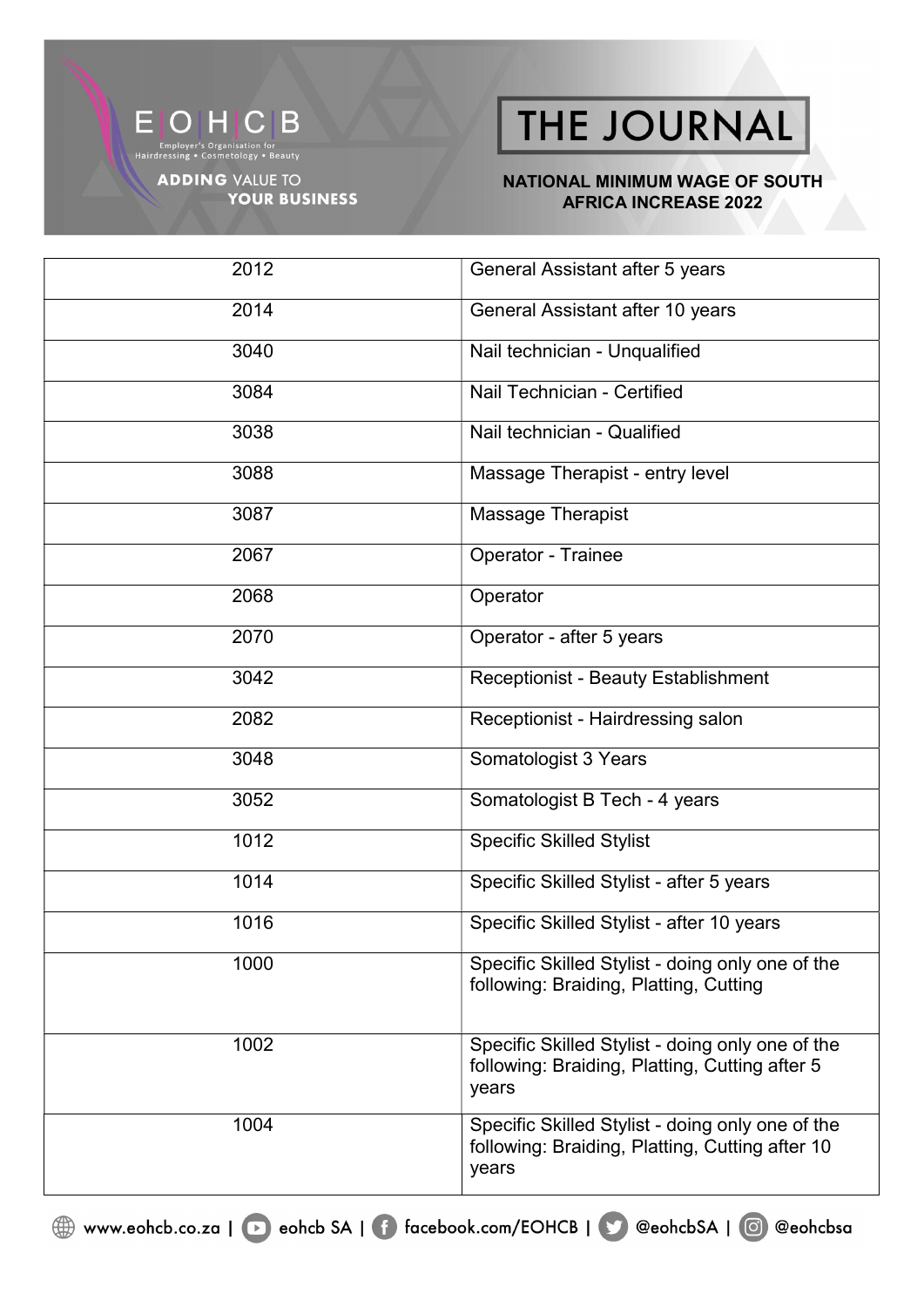

#### NATIONAL MINIMUM WAGE OF SOUTH AFRICA INCREASE 2022

| Division: 117 - BEING MPUMALANGA PROVINCE - WORKING 45 HOURS |                                             |
|--------------------------------------------------------------|---------------------------------------------|
| Work code:                                                   | <b>Description:</b>                         |
| 2002                                                         | Barber - Trainee                            |
| 2004                                                         | Barber - Junior                             |
| 3036                                                         | <b>Beauty Technologist - Unqualified</b>    |
| 3020                                                         | Beauty and Skincare Therapist - Unqualified |
| 3014                                                         | <b>Beauty and Skincare Therapist</b>        |
| 3022                                                         | <b>Salon Assistant</b>                      |
| 4018                                                         | <b>Drybar Worker</b>                        |
| 2010                                                         | <b>General Assistant</b>                    |
| 2012                                                         | General Assistant after 5 years             |
| 2014                                                         | General Assistant after 10 years            |
| 3040                                                         | Nail technician - Unqualified               |
| 3084                                                         | Nail Technician - Certified                 |
| 3038                                                         | Nail technician - Qualified                 |
| 3088                                                         | Massage Therapist - entry level             |
| 3087                                                         | Massage Therapist                           |
| 2067                                                         | Operator - Trainee                          |
| 2068                                                         | Operator                                    |
| 3048                                                         | Somatologist 3 Years                        |
| $\frac{1012}{2}$                                             | <b>Specific Skilled Stylist</b>             |
| 1014                                                         | Specific Skilled Stylist - after 5 years    |
| 1016                                                         | Specific Skilled Stylist - after 10 years   |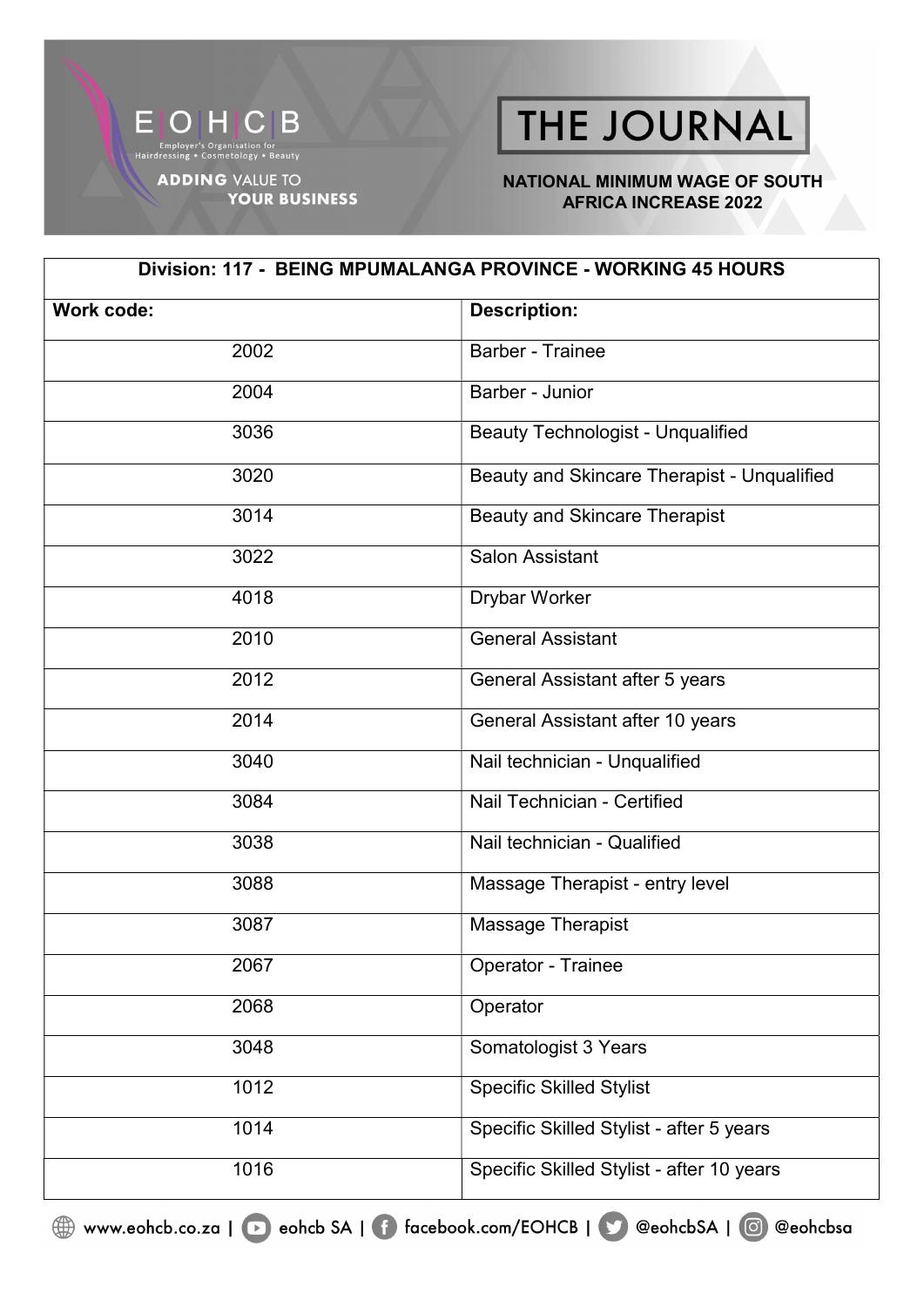

**YOUR BUSINESS** 

# **THE JOURNAL**

#### NATIONAL MINIMUM WAGE OF SOUTH AFRICA INCREASE 2022

| 1000 | Specific Skilled Stylist - doing only one of the<br>following: Braiding, Platting, Cutting                   |
|------|--------------------------------------------------------------------------------------------------------------|
| 1002 | Specific Skilled Stylist - doing only one of the<br>following: Braiding, Platting, Cutting after 5<br>years  |
| 1004 | Specific Skilled Stylist - doing only one of the<br>following: Braiding, Platting, Cutting after 10<br>years |
| 3052 | Somatologist B Tech - 4 years                                                                                |
| 2070 | Operator - after 5 years                                                                                     |
| 2082 | Receptionist - Hairdressing salon                                                                            |
| 3042 | <b>Receptionist - Beauty Establishment</b>                                                                   |

Employers who cannot afford the 6.9% increase may apply directly with the Department of Employment and Labour to be exempted from the increase, but qualifying employers will only be entitled to a 10% decrease maximum. Section 15 of the NMWA provides for the exemption process. The exemption process is specifically created for employers who can show that they cannot afford to pay the national minimum wage to workers. An exemption will only be granted if the following criteria are satisfied by the applicant employer:

- the employer cannot afford to pay the national minimum wage; and
- representative trade union(s) of the workers have been meaningfully consulted or, if there are no trade union(s), the affected workers have been meaningfully consulted.

To assess affordability, elements of profitability, liquidity and solvency are taken into account. The decision-making process is rigorous and employers will need to ensure that they submit comprehensive financial and organisational information when applying for exemptions.

If successful, an employer will be provided with an exemption notice which will contain the following information: